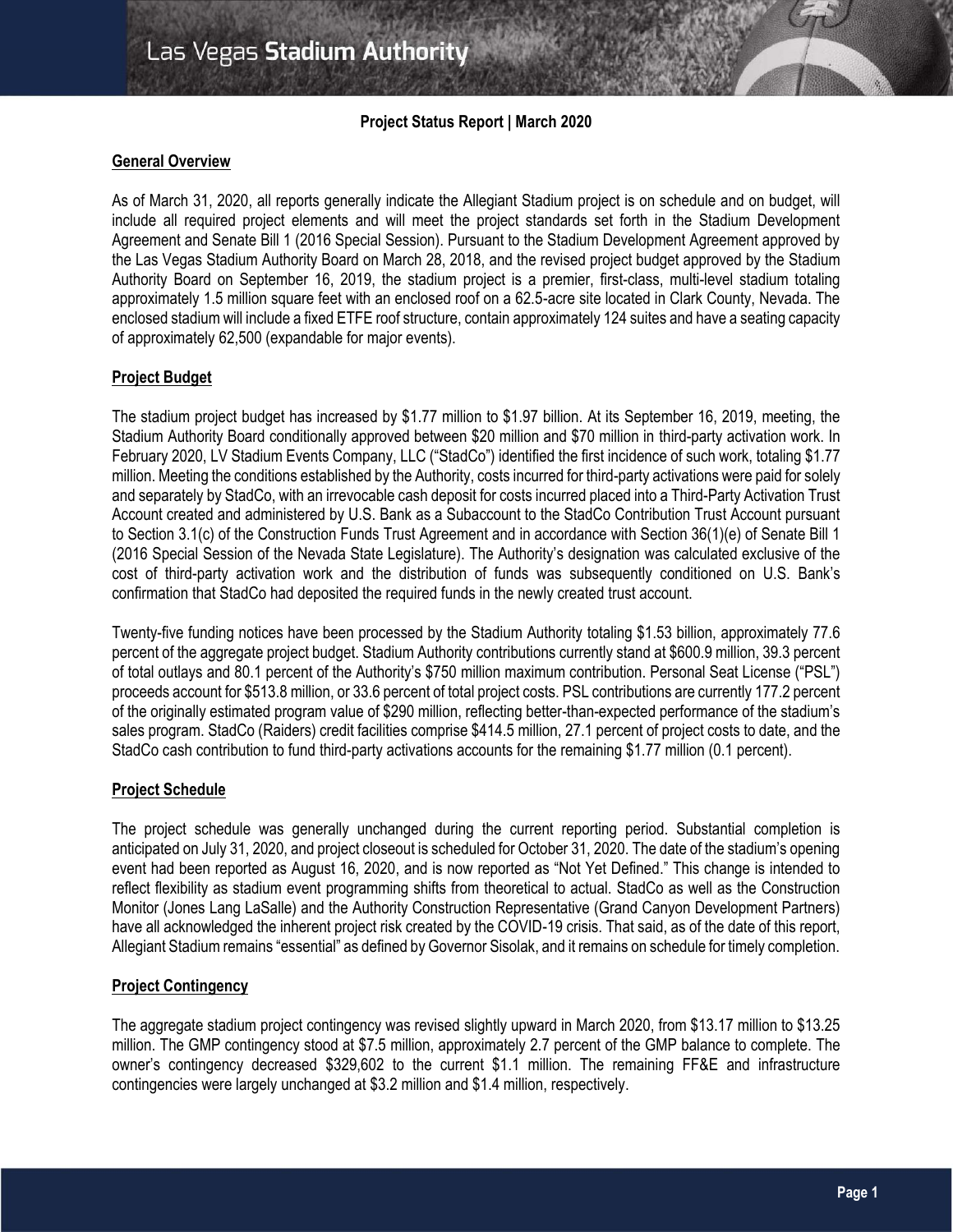## **Change Orders**

Change orders processed during March 2020 totaled \$31.6 million, bringing total change orders to date to \$127.0 million. Significant changes included enhancements to the distributed antenna system (\$21.8 million), changes to the retractable infrastructure design (\$2.3 million) and concession changes (\$1.9 million). Pending and potential change orders decreased to \$6.3 million in March 2020. Significant pending and potential change orders include additional quality inspections (\$2.3 million) and concessionaire layout changes for selected suites (\$1.6 million).

## **LV Stadium Events Company (Raiders) Project Status Report**

LV Stadium Events Company, LLC submitted its monthly project report on April 1, 2020, providing a general overview of the status of: (1) design planning; (2) the project budget; (3) the construction schedule; (4) permitting, licenses and approvals; (5) compliance with various provisions of Senate Bill 1 and (6) compliance with the provisions of the community benefits plan. StadCo cited no variance in the project schedule or the project budget. Acknowledging the impacts of the COVID-19 crisis on the project StadCo did note:

*The development of Allegiant Stadium is not immune to the profound disruptions of the global economy as well as our daily lives. And while it is difficult to know how extensive or persistent these influences will be, the Project remains on schedule. We are closely monitoring the supply chain in* light of possible manufacturing or shipping disruptions and have either received or are closely *tracking the delivery of critical materials and components.*

## **Construction Monitor's Report (Jones Lang LaSalle)**

The Construction Monitor submitted Site Observation Report 21 on March 27, 2020; it was subsequently revised and reissued on March 31, 2020. The report supported a draw of \$59.9 million and certified that: (1) all design agreements remain in full force and effect and have not been modified; (2) there has been no material deviation in stadium costs; (3) all required permits have been issued and are in effect; (4) all current draws are being used for project costs; (5) the project is proceeding on schedule and will be completed by the scheduled completion date; (6) all funds previously requisitioned have been used for their intended purpose; (7) there have been no material change orders other than those permitted by the Development Agreement or the Design-Build Agreement; and (8) the Construction Monitor has no knowledge of any vendors' liens, mechanics' liens or security interests that should be satisfied or discharged before the immediate payment request.

Noting that both federal and state emergency declarations were put in place after the Construction Monitor's monthly site visit (March 3, 2020), Jones Lang LaSalle offered the following:

*Mortenson McCarthy jv, the project's Design Builder has reported that they had been in constant communication with the Governor's office, the Governor has assured the leaders of Allegiant Stadium, as well as the Raiders, that the construction of Allegiant Stadium is "essential" and will not be impacted by a non-essential business shutdown, and the construction site will remain open until otherwise directed by state or national authorities.*

*Furthermore, the Design Builder has provided assurances that necessary precautions are being taken at the project site, following the applicable guidelines as set forth by the Center for Disease Control (CDC) and other state and local guidelines. Until further notice, MMCjv has indicated that construction operations at Allegiant Stadium will continue as planned.*

*The Owner's Representative has informed us that although no work stoppages have occurred, they have seen a 10 to 20% reduction of the on-site work force. Additionally, it was reported that one worker called in sick informing the Design Builder that he had contracted COVID-19 and placed*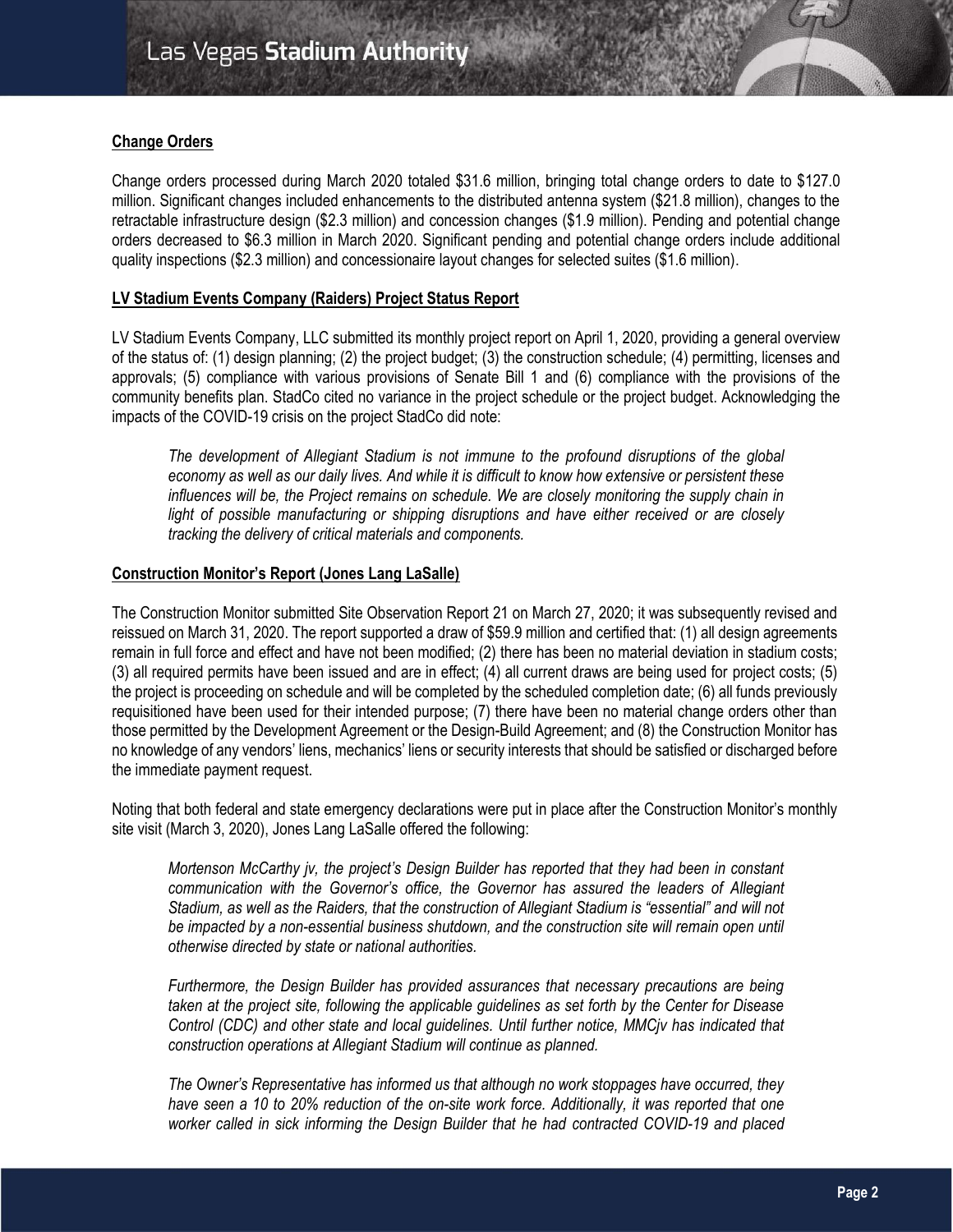*himself under quarantine. We were informed that the area that the infected worker had labored in was shutdown, sanitized and reopened.*

Please note that as of the drafting of this report, staff has been informed by StadCo that: (i) the workforce is back up to full strength and (ii) two additional workers tested positive for COVID-19.

As in previous reports, the Construction Monitor noted that Allegiant Stadium is "proceeding in general accordance with the construction documents," that the "quality of workmanship appears to be good" and that monthly progress goals are being met. In terms of the project budget, the Construction Monitor concluded, "based on the scope of the project as currently defined, the Budget is in balance."

## **Authority Construction Representative (Grand Canyon Development Partners)**

Grand Canyon Development Partners ("GCDP") provided a series of updates during the period based on: (1) attendance at regularly scheduled construction meetings; (2) recurring monthly meetings with the StadCo Representative; (3) routine site visits and (4) a review of project materials and reports submitted by StadCo and the Construction Monitor. GCDP identified no changes to project submission matters requiring the Authority's approval and generally concluded that the stadium project will be completed on time and on budget, will include all project elements and will meet the project standards set forth in the Stadium Development Agreement and Senate Bill 1 (2016 Special Session).

Respecting social distancing protocols, GCDP met with StadCo on March 27, 2020, via telephone. During this meeting GCDP was advised that work sequences have been adjusted based on the current construction activities "completed, delayed and accelerated." Because of limited site access due to COVID-19, GCDP's scheduled site visit on April 1, 2020, was cancelled. However, on April 3, 2020, GCDP was provided a video of portions of the event floor that were specifically requested. Upon review, GCDP concluded, "progress was indeed being made in most of the critical areas of the event level." Weekly meetings between the owner, architect and contractor – currently being held via video conference – provided GCDP insights relative to bowl and site development. Those updates indicated that work is progressing as scheduled.

In terms of project progress, GCDP cited a number of notable achievements including:

- **ETFE** installation progressing as scheduled;
- The contractor continues to work with the county for site inspections and permits (virtual inspections are taking place when and where necessary and appropriate);
- Fabric air distribution duct is progressing under the catwalk;
- Scoreboards provided by Prismview (contractor for scoreboards and ribbon LEDs) have begun installation;
- Northwest and northeast scoreboards are installed, south scoreboards have begun installation, ribbon board framing is installed and LED boards are on site awaiting installation;
- Soffit framing above lanai doors to be completed by June 2020, and scaffolding removal will allow north entry stairs to be completed;
- Seats are being installed in the upper bowl, east and west sides and will continue around the bowl until complete;
- UNLV lockers have been delivered and are being installed on the event level;
- Metal (stainless steel) and glass railings have been installed in all the upper bowl seating areas and glass between suites is about to be installed;
- Waterproofing on the field tray is complete, and utilities are being installed;
- Field tray was moved to test system, and all worked as planned;
- Sports lighting installation is complete; electrical is being installed;
- Lapendaries (acoustical materials) are being installed on the underside of the canopy roof;
- Contractor is hanging electrical for speaker clusters (to be installed once the ETFE is complete);
- Distributed Antenna System antennas are being installed throughout the bowl;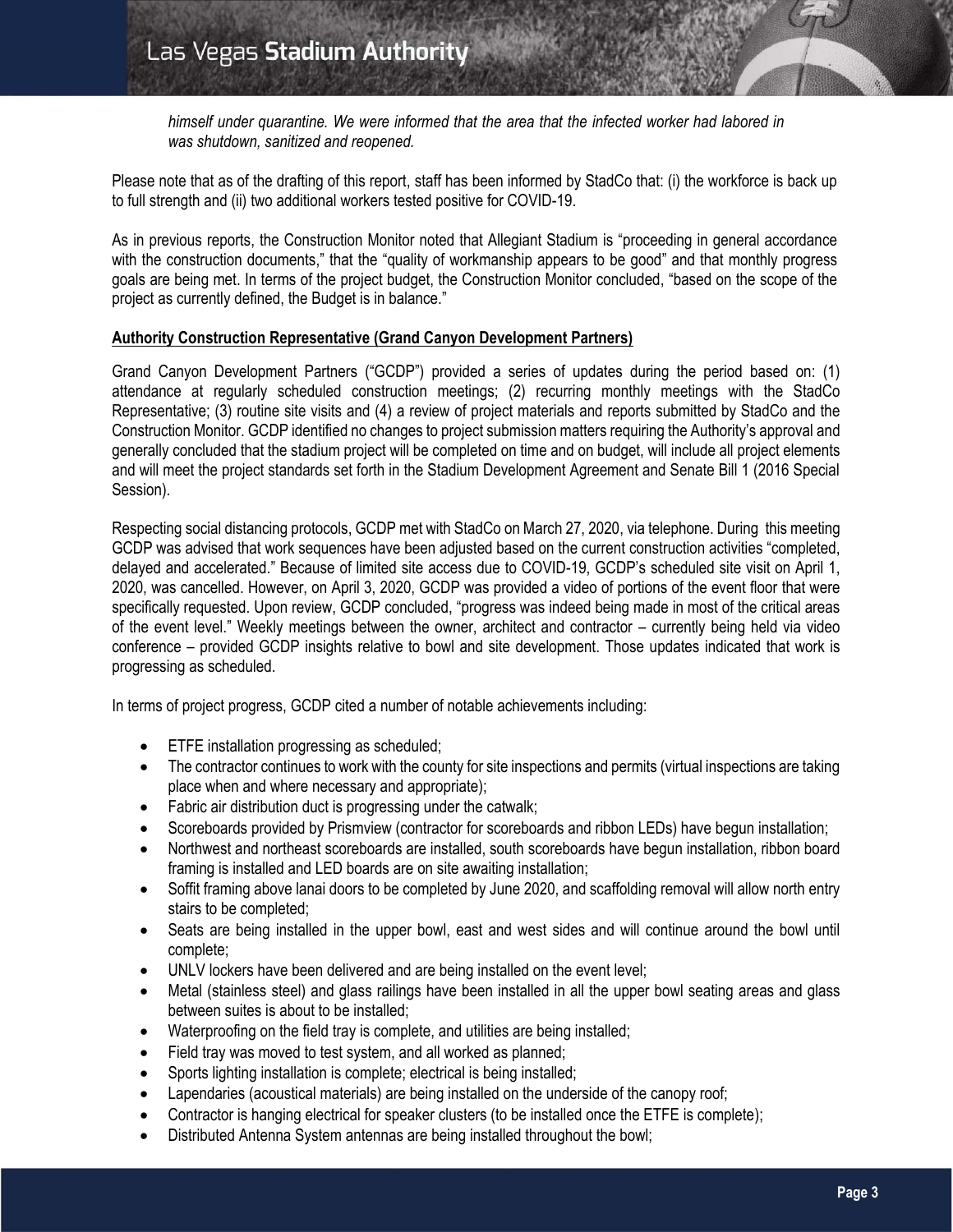# Las Vegas Stadium Authority

- Server room is receiving equipment and racks;
- Site work is progressing around all areas of the site (i.e., areas are receiving finished grading, utilities, sidewalks, curbs, landscaping and paving);
- Northwest bus lot is paved, and landscaping being installed;
- Southeast parking lots and private road are being paved;
- Exterior enclosure is effectively complete with the exception of decorative accents;
- Steel framing for media mesh is being installed on the east façade; and
- All suites are framed and receiving drywall and paint; and
- Ticket office building is being fabricated off site.

GCDP commented on labor trends at the project site, indicating (i) that there was a "slight drop of trade workings in mid-March, that labor force seems to have maintained a reasonable level of some 1,600+ workers per day," (ii) the "contractor is working ever-increasing second shifts and Saturdays and Sundays" and (iii) "a variety of trades are now using 6-day schedules to maintain the original completion (TCO) date."

In terms of the building inspection process, GCDP indicated that the contractor is having weekly conference calls with county building department officials for the purposes of advancing inspections in light of COVID-19 OSHA protocols. County inspectors are still able to visit the site, and virtual inspections take place when and where appropriate.

Worker safety has always been the paramount consideration for the stadium project. GCDP indicates that this remains unchanged as the project progresses in light of COVID-19. GCDP concluded, "the contractor has been very forthright in providing direction to workers on the site and been diligent to provide all the safety protocols and materials suggested by OSHA."

Finally, GCDP indicated that the project has begun preparations for pre-final and final inspections. While noting that no such inspection have been scheduled to date, GCDP reported:

*The contractor is meeting with the county weekly to work through the process for testing and inspections towards obtaining TCO as noted above. The contractor has commenced energizing downstream electrical gear and has started testing equipment (air handlers, chillers and boilers) in anticipation of start-up and commissioning. These testing procedures will continue to progress as eventually all equipment will be turned on and operating. We expect to see permanent lighting and building systems energized very soon. All systems are in place, contractor continues working from temporary power sources.*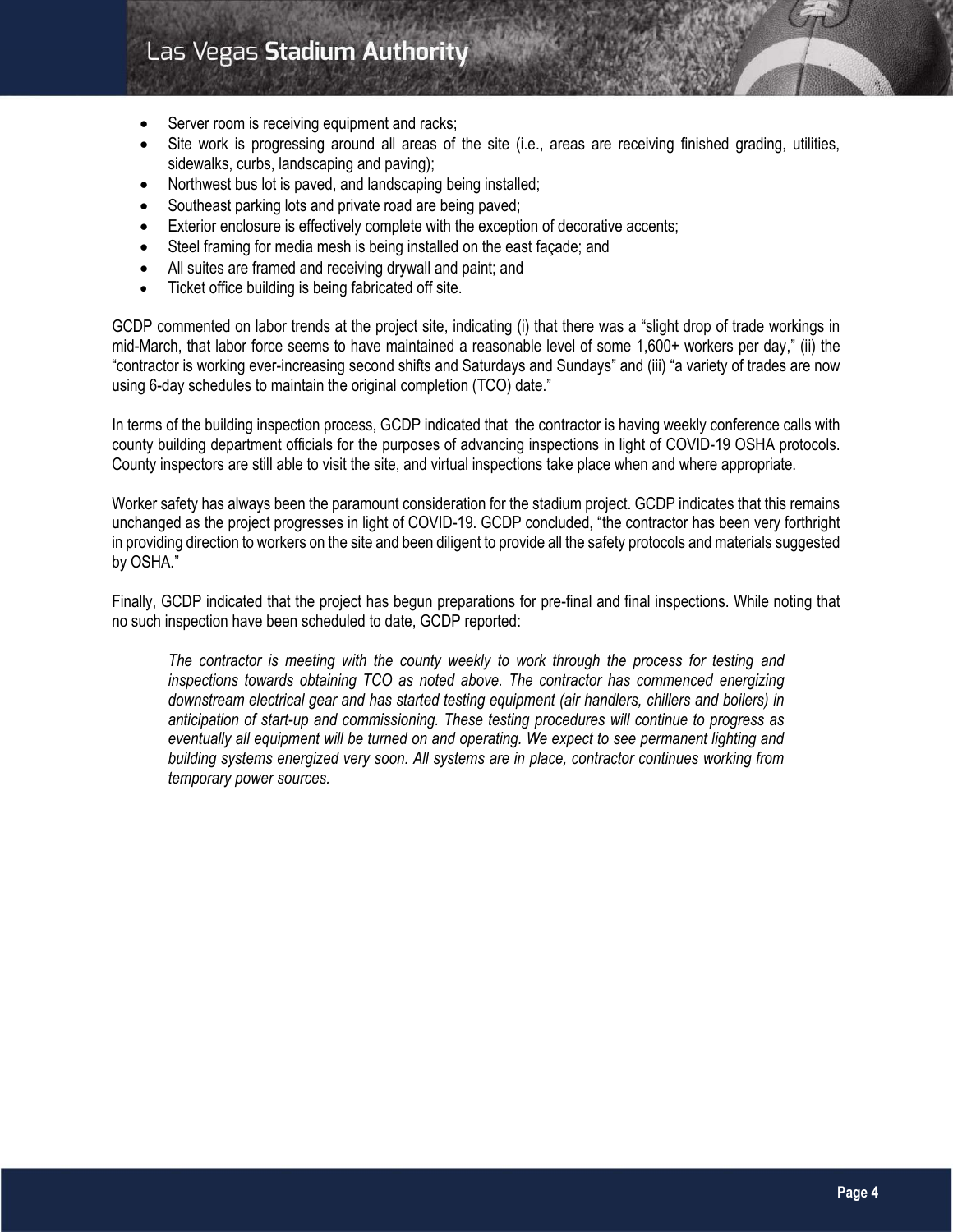#### **Las Vegas Stadium Authority**

Project Status Report | March 2020

|                          |                       | <b>Stadium Project Uses of Funds</b> |                        |            |             |                  |        |                  |             |         |                          |            |                          |                        |            |    |                          |         |             |             |
|--------------------------|-----------------------|--------------------------------------|------------------------|------------|-------------|------------------|--------|------------------|-------------|---------|--------------------------|------------|--------------------------|------------------------|------------|----|--------------------------|---------|-------------|-------------|
| Pr                       |                       |                                      |                        |            |             |                  |        | Contingency as   |             |         |                          |            |                          |                        |            |    |                          |         |             |             |
| οj                       |                       |                                      |                        |            |             | Project          |        | a % of Budget to |             |         |                          |            | <b>Project Completed</b> |                        |            |    | <b>Project Completed</b> |         | % Completed |             |
|                          | ec Month/Year         | <b>Project Budget</b>                |                        |            | Contingency |                  |        | Complete         |             |         | <b>Change Orders</b>     |            |                          | <b>During Period</b>   | to Date    |    |                          | to Date |             |             |
|                          | $Sep-17$              | \$                                   | 1,736,965,813          | $[1]$      | \$          | 135,827,170      | $[1]$  | 8.3%             | $\boxed{2}$ | $\zeta$ | $\overline{\phantom{a}}$ |            | \$                       | 101,927,013            | $[1]$      | \$ | 101,927,013              | $[1]$   | 5.9%        | $\boxed{3}$ |
| Period                   | Oct-17                | Ś.                                   | 1,727,449,040          | $[4]$      | \$          | 135,827,170      | $[4]$  | 8.4%             | $[2]$ \$    |         | ÷,                       |            | \$                       | 10,594,806             | $[4]$      | \$ | 112,521,819              | $[4]$   | 6.5%        | $[3]$       |
| $\Omega$                 | Nov-17                | Ś                                    | 1,727,449,040          | $[5]$      | -\$         | 135,827,170      | [5]    | 8.5%             | $[2]$ \$    |         |                          |            | \$                       | 10,385,137             | $[5]$      | \$ | 122,906,956              | [5]     | 7.1%        | $[3]$       |
| $\bar{\bar{\mathbf{S}}}$ | Dec-17                | \$                                   | 1,846,322,374          | [6]        | \$          | 125,216,471      | [6]    | 7.3%             | $[2]$ \$    |         |                          |            | \$                       | 17,286,161             | [6]        | \$ | 140,193,117              | $[6]$   | 7.6%        | $[3]$       |
|                          | $Jan-18$              | Ś                                    | 1,846,322,374          | $[7]$      | \$          | 125,216,471      | $[7]$  | 7.4%             | $[2]$       | \$      |                          |            | Ś                        | 21,585,229             | $[7]$      | \$ | 161,778,346              | $[7]$   | 8.8%        | $[3]$       |
|                          | $\frac{1}{2}$ Jan-18  | Ś                                    | 1,846,322,374          | [8]        | \$          | 124,951,258      | [8]    | 7.5%             | $[2]$       | \$      | ÷.                       |            | Ś                        | 10,588,858             | [8]        | \$ | 172,367,204 [8]          |         | 9.3%        | $[3]$       |
|                          | Mar-18                | \$                                   | 1,800,000,000          | $[9]$      | -\$         | 106,152,453      | $[10]$ | 6.6%             | $[2]$       | \$      |                          |            | \$                       | 17,207,932             | $[10]$ \$  |    | 189,575,136 [10]         |         | 10.5%       | $[3]$       |
|                          | Apr-18                | \$                                   | 1,800,000,000          | $[9]$      | \$          | 106,152,453      | $[13]$ | 6.7%             | $[2]$ \$    |         |                          | $[14]$ \$  |                          | 16,150,752             | $[13]$ \$  |    | 205,725,888 [13]         |         | 11.4%       | $[3]$       |
|                          | $May-18$              | Ś.                                   | 1,840,000,000          | $[17]$ \$  |             | 112,052,620      | $[18]$ | 7.0%             | $[2]$ \$    |         | 1,625,940                | $[19]$ \$  |                          | 40,835,486             | $[20]$ \$  |    | 246,561,374 [20]         |         | 13.4%       | $[3]$       |
|                          | $Jun-18$              | Ś                                    | 1,840,000,000          | $[17]$ \$  |             | 112,052,620      | $[23]$ | 7.2%             | $[2]$ \$    |         |                          |            | Ś                        | 38,778,712 [24] \$     |            |    | 285,340,086 [24]         |         | 15.5%       | $[3]$       |
|                          | $Jul-18$              | Ś.                                   | 1,840,000,000          | $[17]$ \$  |             | 112,056,457      | $[27]$ | 7.4%             | $[2]$ \$    |         |                          | $[28]$ \$  |                          | 30,225,023             | $[29]$ \$  |    | 315,565,109 [29]         |         | 17.2%       | $[3]$       |
|                          | Aug-18                | \$                                   | 1,840,000,000          | $[17]$ \$  |             | 111,637,640      | $[32]$ | 7.5%             | $[2]$ \$    |         |                          | $[33]$ \$  |                          | 32,027,796             | $[34]$ \$  |    | 347,592,905 [34]         |         | 18.9%       | $[3]$       |
|                          | Sep-18                | Ś                                    | 1,840,000,000          | $[17]$ \$  |             | 107,179,154      | $[37]$ | 7.5%             | $[2]$ \$    |         | $\overline{\phantom{a}}$ | $[38]$ \$  |                          | 54,791,642 (r) [39] \$ |            |    | 402,384,547 (r) [39]     |         | 21.9%       | $[3]$       |
|                          | Oct-18                | Ś                                    | 1,840,000,000          | $[17]$ \$  |             | 104,381,308      | $[42]$ | 7.5%             | $[2]$ \$    |         | 1,558,651                | $[43]$ \$  |                          | 46,089,225             | $[44]$ \$  |    | 448,473,772 [44]         |         | 24.4%       | $[3]$       |
|                          | <b>Nov-18</b>         | Ś                                    | 1,840,000,000          | $[17]$ \$  |             | 93,440,979       | $[47]$ | 7.0%             | $[2]$ \$    |         | 9,068,016                | $[48]$ \$  |                          | 52,000,478             | $[49]$ \$  |    | 500,474,250 [49]         |         | 27.2%       | $[3]$       |
|                          | Dec-18                | Ś                                    | 1,840,000,000          | $[17]$ \$  |             | 85,293,724       | $[52]$ | 6.7%             | $[2]$ \$    |         | 598,984                  | $[53]$ \$  |                          | 64,068,000             | $[54]$ \$  |    | 564,542,250 [54]         |         | 30.7%       | $[3]$       |
|                          | Jan-19                | Ś.                                   | 1,840,000,000          | $[17]$ \$  |             | 85,365,726       | $[57]$ | 7.0%             | $[2]$ \$    |         | 1,639,788                | $[58]$ \$  |                          | 58,003,843             | $[59]$ \$  |    | 622,546,095 [59]         |         | 33.8%       | $[3]$       |
| $\overline{\mathbf{c}}$  | Feb-19                | Ś                                    | 1,840,000,000          | $[17]$ \$  |             | 89,347,778       | $[62]$ | 7.8%             | $[2]$ \$    |         |                          | $[63]$ \$  |                          | 67,868,888             | $[64]$ \$  |    | 690,414,983 [64]         |         | 37.5%       | $[3]$       |
| 은                        | Mar-19                | Ś.                                   | 1,840,000,000          | $[17]$ \$  |             | 85,519,407       | $[67]$ | 7.9%             | $[2]$ \$    |         | 6,009                    | $[68]$ \$  |                          | 62,388,497             | $[69]$ \$  |    | 752,803,480 [69]         |         | 40.9%       | $[3]$       |
|                          | $2$ Apr-19            | \$                                   | 1,840,000,000          | $[17]$ \$  |             | 76,261,778       | $[72]$ | 7.4%             | $[2]$ \$    |         | 767,581                  | $[73]$ \$  |                          | 52,667,096             | $[74]$ \$  |    | 805,470,576 [74]         |         | 43.8%       | $[3]$       |
| <b>GMP</b>               | $May-19$              | \$                                   | 1,840,000,000          | $[17]$ \$  |             | 54,628,353       | $[77]$ | 5.7%             | $[2]$ \$    |         | $\overline{\phantom{a}}$ | $[78]$ \$  |                          | 73,911,481 (r) [79] \$ |            |    | 879,382,057 [79]         |         | 47.8%       | $[3]$       |
|                          | <b>Jun-19</b>         | Ś                                    | 1,840,000,000          | $[17]$ \$  |             | 47,395,112       | $[82]$ | 5.3%             | $[2]$ \$    |         | 25,443,308               | $[83]$ \$  |                          | 65,366,349             | $[84]$ \$  |    | 944,748,406 [84]         |         | 51.3%       | $[3]$       |
| Post                     | Jul-19                | Ś.                                   | 1,880,000,000          | $[87]$ \$  |             | 52,565,677       | $[88]$ | 6.0%             | $[2]$ \$    |         | 10,189,098               | $[89]$ \$  |                          | 61,136,024 (r) [90] \$ |            |    | 1,005,884,430 [90]       |         | 53.5%       | $[3]$       |
|                          | Aug-19                | \$                                   | 1,880,000,000          | $[87]$ \$  |             | 31,047,304       | $[93]$ | 3.8%             | $[2]$ \$    |         | 4,312,191                | $[94]$ \$  |                          | 57,269,499             | $[95]$ \$  |    | 1,063,153,929 [95]       |         | 56.6%       | $[3]$       |
|                          | $Sep-19$              | Ś                                    | 1,880,000,000          | $[87]$ \$  |             | 20,433,622       | [98]   | 2.7%             | $[2]$ \$    |         | 9,654,085                | $[99]$ \$  |                          | 54,882,409             | $[100]$ \$ |    | 1,118,036,337 [100]      |         | 59.5%       | $[3]$       |
|                          | Oct-19                | Ś                                    | 1,970,000,000          | $[103]$ \$ |             | 77,456,569 [104] |        | 10.0%            | $[2]$ \$    |         | 12,167,499 [105] \$      |            |                          | 74,913,531 [106] \$    |            |    | 1,192,949,869 [106]      |         | 60.6%       | $[3]$       |
|                          | Nov-19                | Ś.                                   | 1,970,000,000 [103] \$ |            |             | 63,449,776 [109] |        | 9.0%             | $[2]$ \$    |         | 6,961,285 [110] \$       |            |                          | 74,043,017 [111] \$    |            |    | 1,266,992,885 [111]      |         | 64.3%       | $[3]$       |
|                          | Dec-19                | \$                                   | 1,970,000,000          | $[103]$ \$ |             | 62,495,571 [114] |        | 9.8%             | $[2]$ \$    |         | 95,521 [115] \$          |            |                          | 68,380,747 [116] \$    |            |    | 1,335,373,632 [116]      |         | 67.8%       | $[3]$       |
|                          | $Jan-20$              | Ś.                                   | 1,970,000,000          | $[103]$ \$ |             | 48,751,454 [119] |        | 8.6%             | $[2]$       | \$      | 11,359,172 [120] \$      |            |                          | 70,008,925             | $[121]$ \$ |    | 1,405,382,557 [121]      |         | 71.3%       | $[3]$       |
|                          | Feb-20                | Ś                                    | 1,971,768,409 [124] \$ |            |             | 13,175,594 [124] |        | 2.6%             | $[2]$ \$    |         |                          | $[125]$ \$ |                          | $65,651,147$ [126] \$  |            |    | 1,471,033,704 [126]      |         | 74.6%       | $[3]$       |
|                          | Mar-20                | Ś.                                   | 1,971,768,409 [124] \$ |            |             | 13,214,502 [130] |        | 3.0%             | $[2]$ \$    |         | 31,596,588 [131] \$      |            |                          | 59,919,585 [132] \$    |            |    | 1,530,953,289 [132]      |         | 77.6%       | $[3]$       |
|                          | Apr-20                |                                      |                        |            |             |                  |        |                  |             |         |                          |            |                          |                        |            |    |                          |         |             |             |
|                          | $May-20$              |                                      |                        |            |             |                  |        |                  |             |         |                          |            |                          |                        |            |    |                          |         |             |             |
|                          | Jun-20                |                                      |                        |            |             |                  |        |                  |             |         |                          |            |                          |                        |            |    |                          |         |             |             |
|                          | $Jul-20$              |                                      |                        |            |             |                  |        |                  |             |         |                          |            |                          |                        |            |    |                          |         |             |             |
|                          | Aug-20                |                                      |                        |            |             |                  |        |                  |             |         |                          |            |                          |                        |            |    |                          |         |             |             |
|                          | Sep-20                |                                      |                        |            |             |                  |        |                  |             |         |                          |            |                          |                        |            |    |                          |         |             |             |
|                          |                       |                                      |                        |            |             |                  |        |                  |             |         |                          |            |                          |                        |            |    |                          |         |             |             |
|                          | <b>Current Amount</b> |                                      |                        |            |             |                  |        |                  |             |         |                          |            |                          |                        |            |    |                          |         |             |             |

*Share to Date*

**Estimated Total**

Percent to Date

Note: Totals may not sum to 100 percent due to rounding.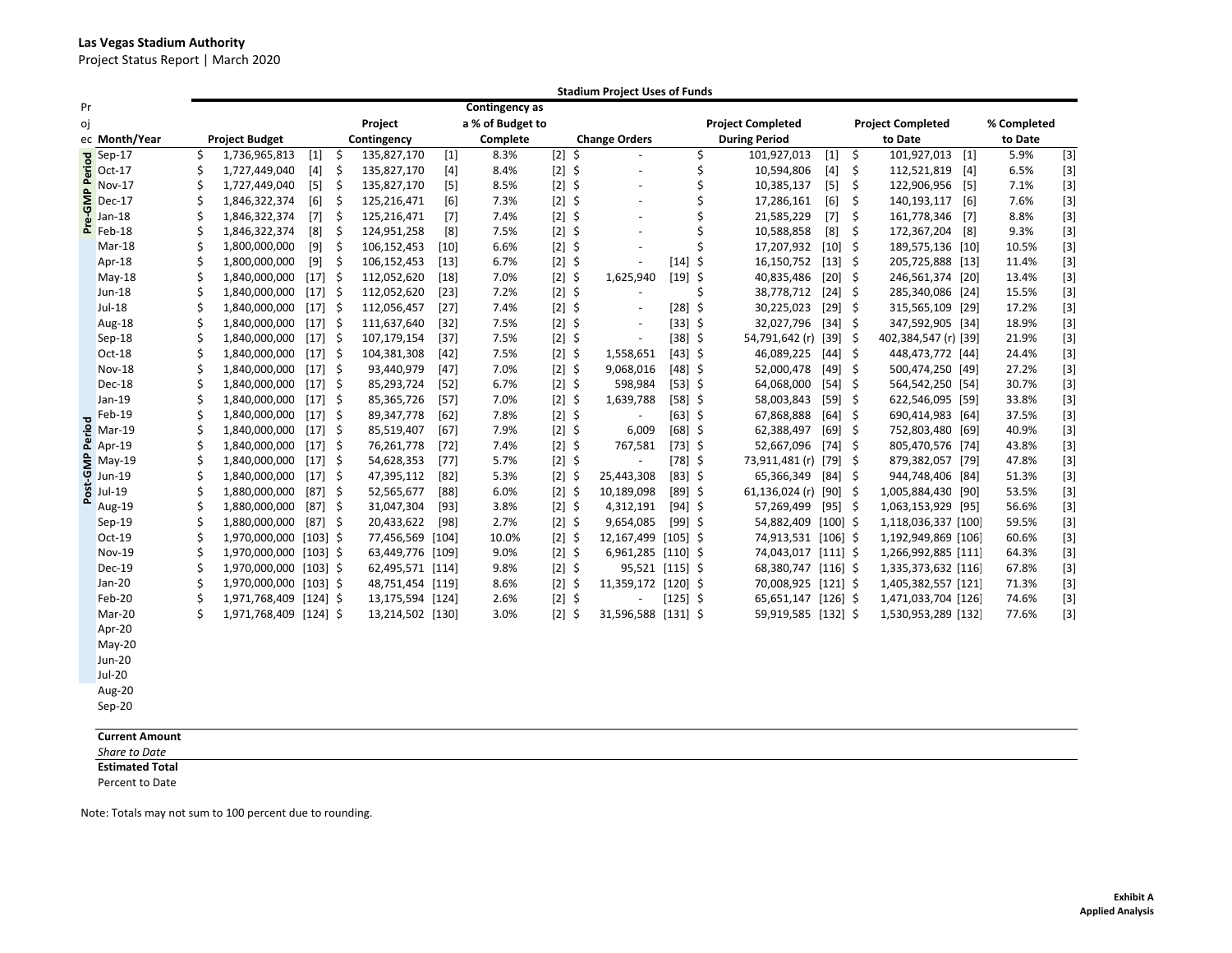#### **Las Vegas Stadium Authority**

Project Status Report | March 2020

|          |                                |    |                          |                    | <b>Stadium Funding Sources</b> |                               |            |         |                      |                      |      |                          |            |     |                    |            |                            |                          |                          |                       |
|----------|--------------------------------|----|--------------------------|--------------------|--------------------------------|-------------------------------|------------|---------|----------------------|----------------------|------|--------------------------|------------|-----|--------------------|------------|----------------------------|--------------------------|--------------------------|-----------------------|
| Pr       |                                |    |                          |                    |                                |                               |            |         | <b>Personal Seat</b> |                      |      |                          |            |     |                    |            |                            |                          |                          |                       |
| oj       |                                |    |                          |                    | <b>Bank of America</b>         |                               |            |         | License (PSL)        | <b>NFL G4 Credit</b> |      |                          |            |     |                    |            | <b>Total Amount Funded</b> |                          | <b>Cumulative Amount</b> |                       |
|          | ec Month/Year                  |    | <b>Stadium Authority</b> |                    |                                | <b>Senior Credit Facility</b> |            |         | <b>Revenues</b>      |                      |      | <b>Facility</b>          |            |     | <b>Other Funds</b> |            |                            | <b>During the Period</b> |                          | <b>Funded to Date</b> |
|          | Sep-17                         | Ś  |                          |                    | Ś                              | 101,927,013                   | $[1]$      | \$      |                      |                      | \$   |                          |            | Ś   |                    |            | Ś                          | 101,927,013              | \$                       | 101,927,013           |
| Period   | $Oct-17$                       | \$ |                          |                    | \$                             | 10,594,806                    |            | \$      |                      |                      | \$   |                          |            | \$  |                    |            | \$                         | 10,594,806               | \$                       | 112,521,819           |
| $\Omega$ | Nov-17                         | Ś  |                          |                    |                                | 10,385,137                    | $[5]$      | \$      |                      |                      | Ś    |                          |            | Ś   |                    |            | Ś                          | 10,385,137               | \$                       | 122,906,956           |
| ξ        | Dec-17                         |    |                          |                    |                                | 17,286,161                    | [6]        | \$      |                      |                      | Ś    |                          |            |     |                    |            | \$                         | 17,286,161               | \$                       | 140,193,117           |
|          | $Jan-18$                       | Ś  |                          |                    |                                | 21,585,229                    | $[7]$      | Ś       |                      |                      | Ś    |                          |            |     |                    |            | \$                         | 21,585,229               | \$                       | 161,778,346           |
|          | $E$ Feb-18                     |    |                          |                    |                                | 10,588,858                    | [8]        | Ś       |                      |                      | Ś    |                          |            |     |                    |            |                            | 10,588,858               | \$                       | 172,367,204           |
|          | Mar-18                         | Ś. | 5,250,284                | $[11]$             | Ŝ                              |                               | $[12]$     | Ś       |                      | $[12]$               | \$   | 11,957,648               | $[12]$     | Ś   |                    | $[12]$     | \$                         | 17,207,932               | \$                       | 189,575,136           |
|          | Apr-18                         | \$ | 7,189,145                | $[15]$ \$          |                                |                               | $[16]$     | \$      |                      | $[16]$               | \$   | 8,961,608                | $[16]$     | \$  |                    | $[16]$     | \$                         | 16,150,752               | \$                       | 205,725,888           |
|          | $May-18$                       | Ś. | 18,176,999               | $\lceil 21 \rceil$ | \$                             |                               | $[22]$     | \$      | 22,658,486           | [22]                 | \$   | ÷,                       | $[22]$     | \$  |                    | [22]       | \$                         | 40,835,486               | \$                       | 246,561,374           |
|          | <b>Jun-18</b>                  | \$ | 17,261,473               | $[25]$             | -\$                            |                               | $[26]$     | \$      | 13,517,239           | $[26]$               | \$   | 8,000,000                | $[26]$     | Ś.  |                    | $[26]$     | \$                         | 38,778,712               | \$                       | 285,340,086           |
|          | Jul-18                         | \$ | 13,453,990               | $[30]$ \$          |                                | 16,771,033                    | $[31]$     | \$      |                      | $[31]$               | -\$  | ä,                       | $[31]$     | \$  |                    | $[31]$     | -\$                        | 30,225,023               | \$                       | 315,565,109           |
|          | Aug-18                         | Ś  | 14,256,454               | $[35]$             | Ŝ.                             | 17,771,342                    | $[36]$     | \$      |                      | $[36]$               | \$   |                          | $[36]$     | \$  |                    | $[36]$     | \$                         | 32,027,796               | \$                       | 347,592,905           |
|          | $Sep-18$                       | Ś. | 23,686,038               | [40]               | -\$                            | $\sim$                        | $[41]$     | \$      | 31,105,604 (r)       | $[41]$               | \$   |                          | $[41]$     | \$  |                    | $[41]$     | \$                         | 54,791,642               | \$                       | 402,384,546           |
|          | Oct-18                         | \$ | 20,515,583               | $[45]$ \$          |                                |                               | $[46]$     | $\zeta$ | 25,573,641           | $[46]$               | \$   |                          | $[46]$     | \$  |                    | $[46]$     | \$                         | 46,089,225               | \$                       | 448,473,771           |
|          | <b>Nov-18</b>                  | Ś  | 23,146,845               | [50]               | -\$                            |                               | $[51]$     | \$      | 28,853,633           | $[51]$               | \$   |                          | [46]       | \$  |                    | $[46]$     | \$                         | 52,000,478               | \$                       | 500,474,250           |
|          | Dec-18                         | Ś  | 28,518,432               | $[55]$             | -\$                            |                               | $[56]$     | $\zeta$ | 35,549,569           | $[56]$               | \$   |                          | $[56]$     | \$  |                    | $[56]$     | \$                         | 64,068,000               | \$                       | 564,542,250           |
|          | Jan-19                         | Ś  | 25,819,108               | $[60]$ \$          |                                | 6,706,480                     | [61]       | \$      | 25,478,255           | $[61]$               | \$   |                          | $[61]$     | -\$ |                    | [61]       | \$                         | 58,003,843               | \$                       | 622,546,093           |
|          | Feb-19                         |    | 30,210,311               | [65]               | -\$                            |                               | [66]       | \$      | 37,658,577           | [66]                 | \$   |                          | [66]       | -\$ |                    | [66]       | \$                         | 67,868,888               | \$                       | 690,414,981           |
|          | $\frac{5}{6}$ Mar-19<br>Mar-19 | Ś  | 27,770,839               | $[70]$ \$          |                                | $\sim$                        | $[71]$     | \$      | 34,617,659           | $[71]$               | \$   |                          | $[71]$     | -\$ |                    | $[71]$     | -\$                        | 62,388,497               | \$                       | 752,803,479           |
|          |                                | \$ | 23,443,575 [75] \$       |                    |                                |                               | $[76]$     | $\zeta$ | 29,223,521           | $[76]$               | -\$  |                          | $[76]$     | \$  |                    | $[76]$     | \$                         | 52,667,096               | \$                       | 805,470,575           |
| GMP      | May-19                         | Ś  | 32,996,331 (r) [80]      |                    | -\$                            | (216, 332)                    | $[81]$     | \$      |                      | $[81]$               | \$   | 41,131,482 (r)           | $[81]$     | Ś   |                    | $[81]$     | \$                         | 73,911,481               | \$                       | 879,382,056           |
|          | Jun-19                         | \$ | 29,096,362 [85] \$       |                    |                                | $\sim$                        | [86]       | \$      | 36,269,987           | $[86]$               | \$   | L.                       | [86]       | \$  |                    | [86]       | \$                         | 65,366,349               | \$                       | 944,748,404           |
| Post     | <b>Jul-19</b>                  |    | 27,213,328 (r) [91] \$   |                    |                                |                               | $[92]$     | \$      |                      | $[92]$               | \$   | 33,922,696 (r) [92]      |            | -\$ |                    | $[92]$ \$  |                            | 61,136,024               | \$                       | 1,005,884,428         |
|          | Aug-19                         | \$ | 25,492,231 [96] \$       |                    |                                |                               | $[97]$     | \$      | 31,777,267           | $[97]$               | - \$ | ä,                       | $[97]$ \$  |     |                    | $[97]$     | -\$                        | 57,269,499               | \$                       | 1,063,153,927         |
|          | $Sep-19$                       | Ś. | 24,429,672 [101] \$      |                    |                                | $\sim$                        | $[102]$ \$ |         | 30,452,737           | $[102]$ \$           |      | $\overline{\phantom{a}}$ | [102] \$   |     |                    | $[102]$ \$ |                            | 54,882,409               | \$                       | 1,118,036,336         |
|          | Oct-19                         | \$ | 33,346,076 [107] \$      |                    |                                |                               | $[108]$ \$ |         | 16,567,455 [108] \$  |                      |      | 25,000,000 [108] \$      |            |     |                    | $[108]$ \$ |                            | 74,913,531               | \$                       | 1,192,949,867         |
|          | <b>Nov-19</b>                  | Ś. | 32,958,586 [112] \$      |                    |                                |                               | $[113]$ \$ |         | 41,084,431           | $[113]$ \$           |      | $\omega$                 | $[113]$ \$ |     |                    | $[113]$ \$ |                            | 74,043,017               | \$                       | 1,266,992,883         |
|          | Dec-19                         | Ś  | 30,438,154 [117] \$      |                    |                                |                               | $[118]$ \$ |         | 37,942,593           | $[118]$ \$           |      | ÷,                       | $[118]$ \$ |     |                    | $[118]$ \$ |                            | 68,380,747               | \$                       | 1,335,373,631         |
|          | Jan-20                         | \$ | 31,162,901 [122] \$      |                    |                                | 38,846,024                    | $[123]$ \$ |         |                      | $[123]$ \$           |      |                          | $[123]$ \$ |     |                    | $[123]$ \$ |                            | 70,008,925               | \$                       | 1,405,382,555         |
|          | Feb-20                         | Ś  | 28,435,966 [127] \$      |                    |                                | $\sim$                        | $[128]$    | \$      | 35,446,772           | $[129]$ \$           |      | $\blacksquare$           | $[129]$ \$ |     | 1,768,409          | $[129]$ \$ |                            | 65,651,147               | \$                       | 1,471,033,702         |
|          | Mar-20                         | Ś. | 26,671,857 [133] \$      |                    |                                |                               | $[134]$ \$ |         |                      | $[134]$ \$           |      | 33,247,727 [134] \$      |            |     |                    | $[134]$ \$ |                            | 59,919,585               | \$                       | 1,530,953,287         |
|          | Apr-20                         |    |                          |                    |                                |                               |            |         |                      |                      |      |                          |            |     |                    |            |                            |                          |                          |                       |
|          | $May-20$                       |    |                          |                    |                                |                               |            |         |                      |                      |      |                          |            |     |                    |            |                            |                          |                          |                       |
|          | <b>Jun-20</b>                  |    |                          |                    |                                |                               |            |         |                      |                      |      |                          |            |     |                    |            |                            |                          |                          |                       |
|          | Jul-20                         |    |                          |                    |                                |                               |            |         |                      |                      |      |                          |            |     |                    |            |                            |                          |                          |                       |
|          | Aug-20                         |    |                          |                    |                                |                               |            |         |                      |                      |      |                          |            |     |                    |            |                            |                          |                          |                       |
|          | $Sep-20$                       |    |                          |                    |                                |                               |            |         |                      |                      |      |                          |            |     |                    |            |                            |                          |                          |                       |
|          | Current Amount \$              |    | 600,940,541              |                    | \$                             | 252,245,751                   |            | \$      | 513,777,427          |                      | \$   | 162,221,160              |            | \$  | 1,768,409          |            | \$                         | 1,530,953,287            |                          |                       |
|          | Share to Date                  |    | 39.3%                    |                    |                                | 16.5%                         |            |         | 33.6%                |                      |      | 10.6%                    |            |     | 0.1%               |            |                            | 100.0%                   |                          |                       |
|          | <b>Estimated Total \$</b>      |    | 750,000,000              |                    | \$                             | 507,990,983                   |            | \$      | 513,777,427          |                      | \$   | 200,000,000              |            | \$  |                    |            | \$                         | 1,971,768,409            |                          |                       |

80.1% 49.7% 100.0% 81.1% 0.0% 77.6%

Percent to Date Note: Totals may no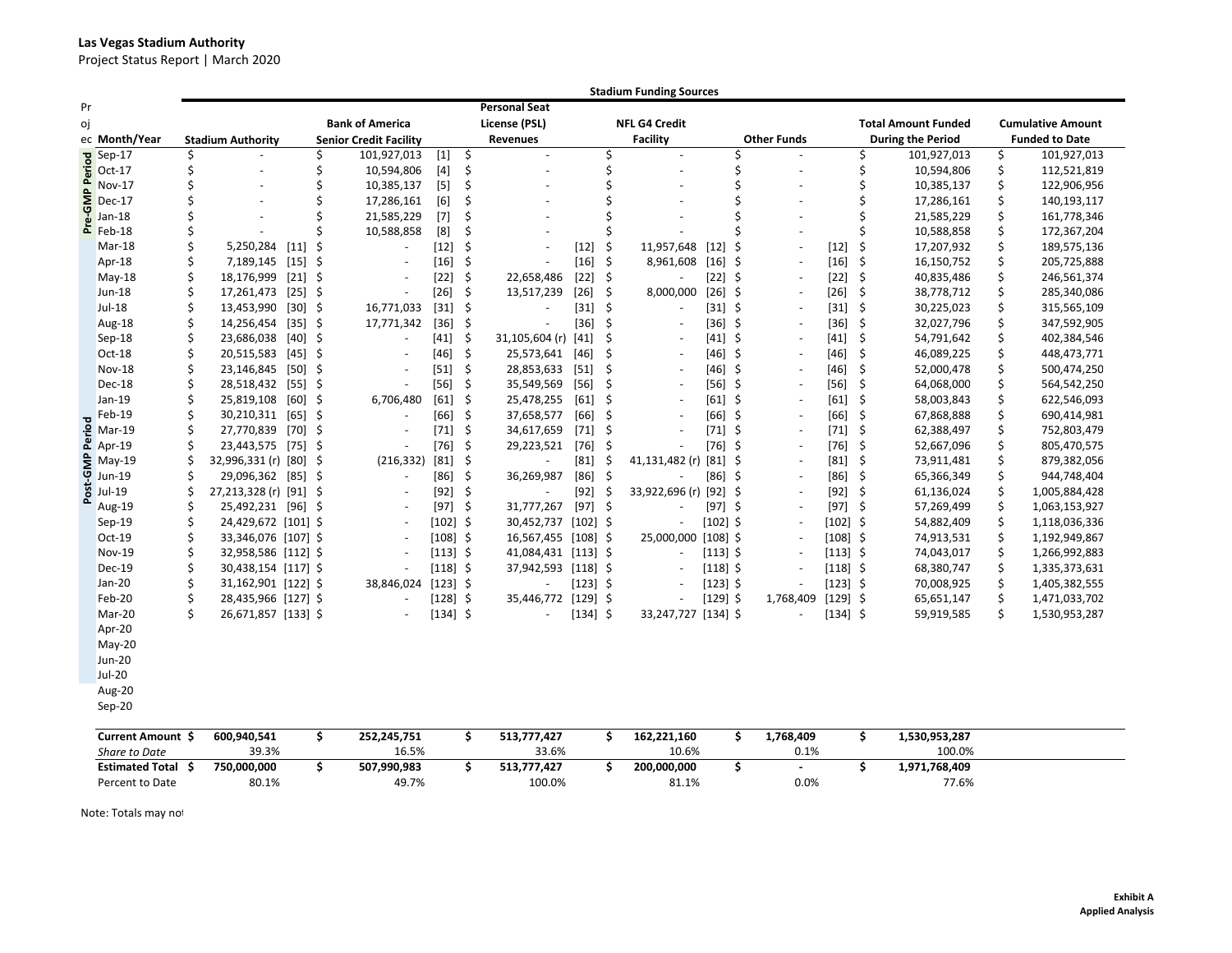Project Status Report | March 2020

#### Notes:

- $[1]$ Jones Lang LaSalle, Site Observation Letter Report <sup>1</sup> (September 21, 2017). Note the initial outlay reflects \$77.8M for the acquisition of the stadium site.
- [2] Calculation, total amount of contingency divided by the amount equal to the total project budget less the amount of the project completed to date.
- [3] Calculation, total amount completed to date dividedby the total project budget. Note that this calculation differs slightly from the completion percentage reported by Jones Lang LaSalle.
- [4] Jones Lang LaSalle, Site Observation Letter Report 2 (October 30, 2017).
- [5] Jones Lang LaSalle, Site Observation Letter Report 3 (November 20, 2017).
- [6] Jones Lang LaSalle, Site Observation Letter Report 4 (December 21, 2017). JLL notes, "The Budget is a moving target, and will be undergoing revisions until Loan closing is established, and at that time, the project Budget be finalized." JLL also notes that they are unable to offer an opinion on the adequacy of remaining funds to complete the project, as the finalbudget and GMP have not yet been established.
- [7] Jones Lang LaSalle, Site Observation Letter Report 5 (January 17, 2018). JLL notes, "The Budget is a moving target, and will be undergoing revisions until Loan closing is established, and at that time, the project Budget c finalized."
- [8] Jones Lang LaSalle, Site Observation Letter Report 6 (February 21, 2018). JLL notes, "The Budget is a moving target, and will be undergoing revisions until Loan closing is established, and at that time, the project Budget finalized." JLL also notes that the preliminary budget had a project contingency of \$135.8M and that reallocations have reduced the contingency by \$10.9M (\$265,213 this period) to \$125M. JLL did not have sufficient informa at the time this report was issued to ascertain the sufficiency of the contingency.
- [9] Stadium Authority Board Approved Project Budget (March 28, 2018).
- [10] Jones Lang LaSalle, Site Observation Report 7 (March 20, 2018; Revised April 13, 2018). JLL notes both a project contingency of \$9.1M as well as the Design Build Agreement contingency of \$97.0M within the GMP cost ite JLL further notes, "According to the preliminary Budget provided, the Budget originally established <sup>a</sup> \$135,827,170 Project Contingency. Reallocations have reduced the Contingency by \$126,690,300 to the current \$9,136,870, representing 0.5% of the remaining funds, which is below the industry standard of 5 to 10%. Upon completion of our project review, we will be able to ascertain the sufficiency of the project Contingency<sup>"</sup>
- [11] Stadium Authority Board Funding Designation for Funding Notice No. 1 (April 9, 2018).
- [12] StadCo Funding Designation for Funding Notice No. 1 (April 10, 2018; Revised April 13, 2018).
- [13] Jones Lang LaSalle, Site Observation Report 8 (April 24, 2018). JLL notes both a project contingency of \$9.1M as well as the Design Build Agreement contingency of \$97.0M within the GMP cost itemization. JLL further no "According to the preliminary Budget provided, the Budget originally established <sup>a</sup> \$135,827,170 Project Contingency. Reallocations have reduced the Contingency by \$126,690,300 to the current \$9,136,870, representing 0.5% of the remaining funds, which is below the industry standard of 5 to 10%. Upon completion of our project review, we will be able to ascertain the sufficiency of the project Contingency.
- [14] Jones Lang LaSalle, Site Observation Report 8 (April 24, 2018). JLL notes, "Although no Pending Change Orders were reported at this time, it was brought to our attention that a 5-circuit duct bank carrying electrical the airport and some hotels (extending along Polaris Ave.) will interfere with construction of the street crossing section of the box culvert, and duct bank will need to be temporarily relocated and replaced. The cost for estimated at \$4‐million."
- [15] Stadium Authority Board Funding Designation for Funding Notice No. 1 (April 26, 2018).
- [16] StadCo Funding Designation for Funding Notice No. 2 (April 17, 2018).
- [17] Stadium Authority Board Approved Project Budget (May 23, 2018).
- [18] Jones Lang LaSalle, Site Observation Report 9 (May 22, 2018). JLL notes, "There is an estimated balance to complete of \$1,593,438,624, which includes project Contingencies as follows: GMP Contingency of \$97,064,248; S & Equipment Contingency of \$5,851,502; and <sup>a</sup> Project Contingency of \$9,136,870." Note also JLL states, "The Design Build Agreement established <sup>a</sup> \$97,015,583 Contingency within the GMP cost itemization. This period the Contingency increased by \$48,666 to the current Contingency value of \$97,064,248."
- [19] Jones Lang LaSalle, Site Observation Report 9 (May 22, 2018). JLL notes, "Additionally a budget line item transfer due to the inclusion of Change Order 1 in the amount of \$1,625,940 was not addressed in the current Bu Monies to cover this Change Order were to be transferred from the Public Infrastructure line item to the GMP." JLL further notes, "Based on our cursory review, the scope of work and dollar amounts appears reasonable. The scope changes do not substantially change the quality of the project. No time extensions are shown on the Change Order." Finally, JLL notes, "The Design Builder reported one pending Change Order totaling \$8,219,041 for 'Of Plans issued for Construction'. Monies for this Change Order would be made available from funds within the Public Infrastructure line item, which currently stands at \$29.4-Million." Staff discussed this line item with JLL. indicated that the transfer was simply to bring the cost under the GMP, which was increased by a similar amount. JLL indicated that they would be reviewing this information more closely in June to ensure there was no reduc to other project elements. GCDP, the Authority's Construction Representative, was also asked to review and monitor this issue.
- [20] Jones Lang LaSalle, Site Observation Report 9 (May 22, 2018).
- [21] Stadium Authority Board Funding Designation for Funding Notice No. 3 (May 24, 2018).
- [22] StadCo Funding Designation for Funding Notice No. 3 (May 24, 2018).
- [23] Jones Lang LaSalle, Site Observation Report 10 (June 27, 2018). JLL notes, "There is an estimated balance to complete of \$1,554,659,912, which includes project Contingencies as follows: GMP Contingency of \$97,064,248; & Equipment Contingency of \$5,851,502; and <sup>a</sup> Project Contingency of \$9,136,870."
- [24] Jones Lang LaSalle, Site Observation Report 10 (June 27, 2018).
- [25] Stadium Authority Board Funding Designation for Funding Notice No. 4 (June 29, 2018).
- [26] StadCo Funding Designation for Funding Notice No. 4 (June 19, 2018).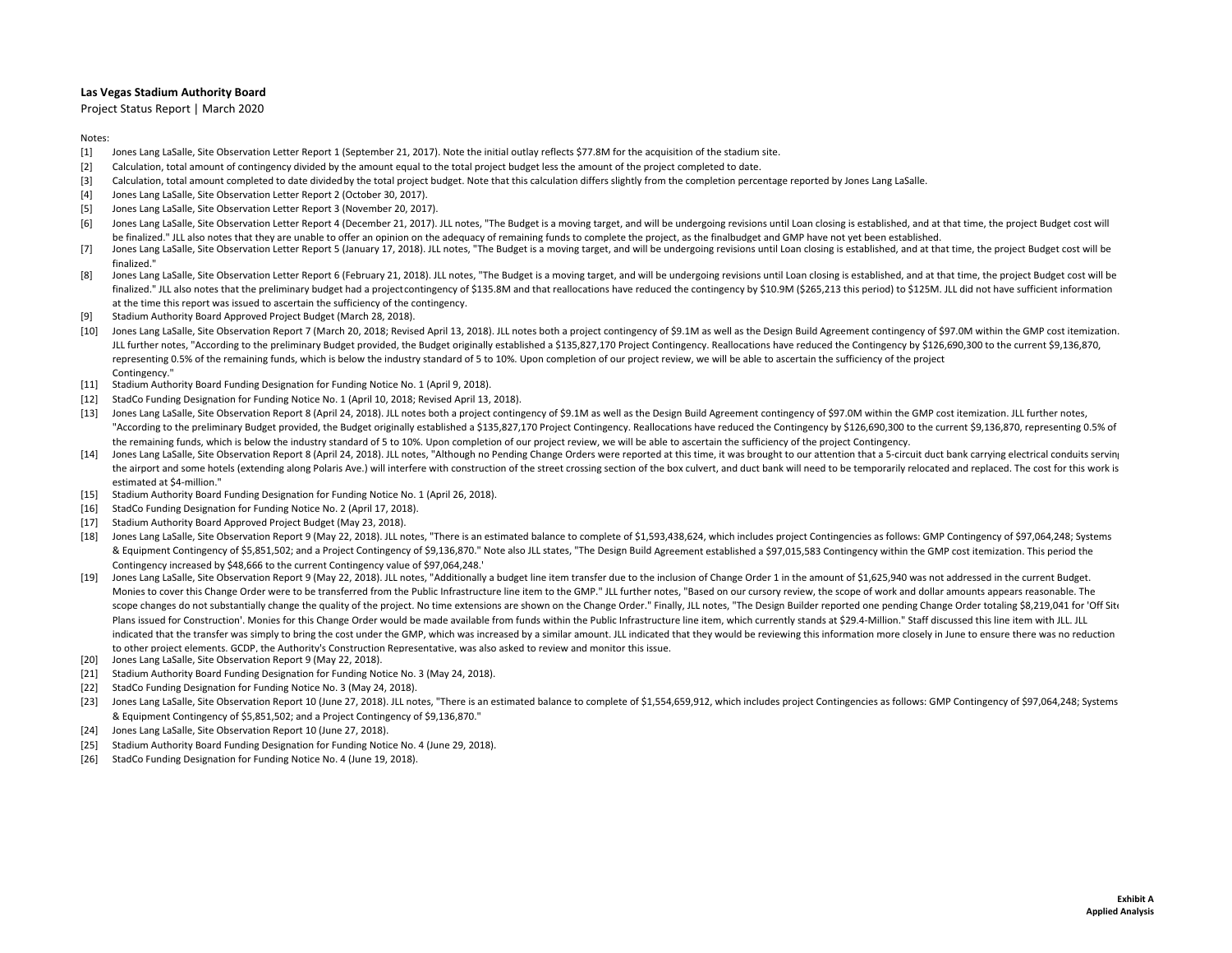Project Status Report | March 2020

- [27] Jones Lang LaSalle, Site Observation Report 11 (Revised July 30, 2018). Note that JLL reports the elements of the contingency in two separate places in Site Observation Report 11. See page 6 where the Systems & Equipm Contingency of \$5,851,502 and <sup>a</sup> current Project Contingency of \$9,136,870 are reported and page 19 where the Contractor's Contingency is reported at \$97,068,085. JLL also notes, "The Project Contingency balance currently totals \$9,136,870. Although it was originally reported that the Development team felt confident that the Design Build GMP was adequate to provide for the programmed scope of the stadium, Items such as Owner enhancements, tariffs and allowance adjustments could potentially increase construction costs by an additional \$25.4MM. We have requested that the owner's Representative provide us with <sup>a</sup> detailed assessment of the potential changes. However, because the potential cost increases of \$25.4MM, we are unable at this time to report that the project Contingency of \$9.1MM is sufficient to absorb pending Change Orders. Should Change Orders become approved and integrated into the project, it may be necessary for the Ownership to contribute additional Equity to cover Change Orders. The Contingency must be carefully monitored.
- [28] Jones Lang LaSalle, Site Observation Report 11 (Revised July 30, 2018). JLL notes, "The Design Builder reported in its June 2018 monthly report that there are pending Change Orders totaling \$33,098,700. In addition, t Builder has indicated that \$1,500,000 should be added to these costs to address potential foreign tariff increases. The potential Change Order costs would be increased to approximately \$34.6MM." JLL also noted, "The Off‐Si Infrastructure costs would be allocated from the off-site infrastructure budget, currently valued at \$29.4-Million. The PCO Log also references \$5.2-Million in costs attributable to tariffs of foreign purchased constructio \$3.2-Million of Owner driven enhancements; and \$14.9-Million of Allowance Adjustments. There is a potential for Value Engineering the above noted items." See also, note 27 (JLL notes, "Should Change Orders become approved and integrated into the project, it may be necessary for the Ownership to contribute additional Equity to cover Change Orders."
- [29] Jones Lang LaSalle, Site Observation Report 11 (Revised July 30, 2018).
- [30] Stadium Authority Board Funding Designation for Funding Notice No. 5 (July 30, 2018).
- [31] StadCo Funding Designation for Funding Notice No. 5 (July 20, 2018).
- [32] Jones Lang LaSalle, Site Observation Report 12 (August 23, 2018). JLL reports, "There is an estimated balance to complete of \$1,492,407,094, which includes (as reported by Owner's Representative) project Contingencies follows: an assumed Systems & Equipment Contingency of \$5,851,502; a current Project Contingency of \$9,136,870, and a current GMP Contingency of \$96,649,268." JLL notes later in the report, "The Project Contingency balance currently totals \$9,136,870. Although it was originally reported that the Development team felt confident that the Design Build GMP was adequate to provide for the programmed scope of the stadium, items such as Owner enhancements, tariffs and allowance adjustments could potentially increase construction costs by an additional \$11.460.762. Should the costs for this work be approved, a combination of sources such as the remaining \$9.136. Owner Contingency, and/or potential GMP Contingency (currently \$96,649,268) savings, and/or Owner Equity, would be utilized."
- [33] Jones Lang LaSalle, Site Observation Report 12 (August 23, 2018). JLL notes, "Although at present time, the Budget is in balance, and the remaining funds are sufficient to complete the current scope of work, there are pend Change Orders totaling \$11,460,762, which if approved and accepted, would exceed the Owner Contingency and cause the Budget to be out of balance. This potential overage would be covered by a combination of sources such as the Developer Contingency, savings within the GMP Contingency, or Owner Equity. The Contingency should be carefully monitored to ensure <sup>a</sup> balanced Budget."
- [34] Jones Lang LaSalle, Site Observation Report 12 (August 23, 2018).
- [35] Stadium Authority Board Funding Designation for Funding Notice No. 6 (August 25, 2018).
- [36] StadCo Funding Designation for Funding Notice No. 6 (August 21, 2018).
- [37] Jones Lang LaSalle, Site Observation Report 13 (September 26, 2018; Revised October 4, 2018). JLL reports, "There is an estimated balance to complete of \$1,439,195,294, which includes (as reported by Owner's Representative) project Contingencies as follows: an assumed Systems & Equipment Contingency of \$5,851,502; a current Project Contingency of \$8,636,870, and a current GMP Contingency of \$92,690,782.
- [38] Jones Lang LaSalle, Site Observation Report 13 (September 26, 2018; Revised October 4, 2018). Although there are no change orders reported for the current month, JLL notes that the Developer's September 24, 2018 Change Order Log reports pending change orders totaling \$33,626,356
- [39] Jones Lang LaSalle, Site Observation Report 13 (September 26, 2018; Revised October 4, 2018). <u>REVISION NOTE</u>: JLL and StadCo subsequently issued a revision note to Site Observation Report 13 as well as the StadCo Funding Notice No. 7 and the StadCo Funding Designation for Funding Notice No. 7 to reflect the payment of \$1,579,841.76 in PSL processing fees. See also, Note 41. September project expenditure values were adjusted upward in the amount of the these payments.
- [40] Stadium Authority Board Funding Designation for Funding Notice No. 7 (October 4, 2018).
- [41] StadCo Funding Designation for Funding Notice No. 7 (September 17, 2018). Please note that in addition to the funds allocated to Funding Notice No. 7 pursuant to the StadCo Funding Designation, JLL reported that "\$1.579.841.76 in processing costs that will be disbursed from Bank of America directly into the Clearing Account pursuant to the PSL Purchase and Agreement were also allocated during this period." See also, PSL Notice of for September 2018, reflecting PSL Tranche to be sold to fund the current PSL Contribution Amount of \$29,525,762.34, PSL Tranche to be sold to fund Processing Costs of \$1,579,841.76 and Total PSL Tranche to be sold on Purchase Date for \$31,105,604.10. See also, PSL Disbursement Instructions for September 2018 similarly reflecting a value of \$31,105,604.10.REVISION NOTE: JLL and StadCo subsequently issued a revision note to Site Observation Report 13, as well as the StadCo Funding Notice No. 7 and the StadCo Funding Designation for Funding Notice No. 7 to reflect the payment of \$1,579,841.76 in PSL processing fees. These funds were allocated direc from the PSL account. Note that all of the cost of the credit card processing fees are paid by StadCo/Raiders. as those fees are not subiect to the funding split applied to other proiect costs.
- $[42]$ Jones Lang LaSalle, Site Observation Report 14 (October 26, 2018). JLL reports, "There is an estimated balance to complete of \$1,391,526,227, which includes (as reported by Owner's Representative) project Contingencies as follows: a remaining Systems & Equipment Contingency of \$3,164,116; an Infrastructure Contingency of \$2,514,050; <sup>a</sup> current Project Contingency of \$7,078,219, and <sup>a</sup> projected savings in the GMP Contingency of \$62,244,735." Note the distinction between the description of the project contingency in JLL's September and October reports. In October, JLL introduces the concept of the project savings in the GMP, where, in previous reports, this was reference to the GMP contingency. In its October report, JLL references the GMP contingency separately stating, "The Design Build Agreement established a \$97,015,583 Contingency within the GMP cost itemization. The Contingency decreased by \$5,390,659 (\$1,335,859 this period) to the current Contingency value of \$91,624,923 which now represents 8.1% of the GMP's Balance to Complete." This differential merely reflects the potential contingency usage of \$29.4 million based on the Design Builder's potential contingency usage estimates.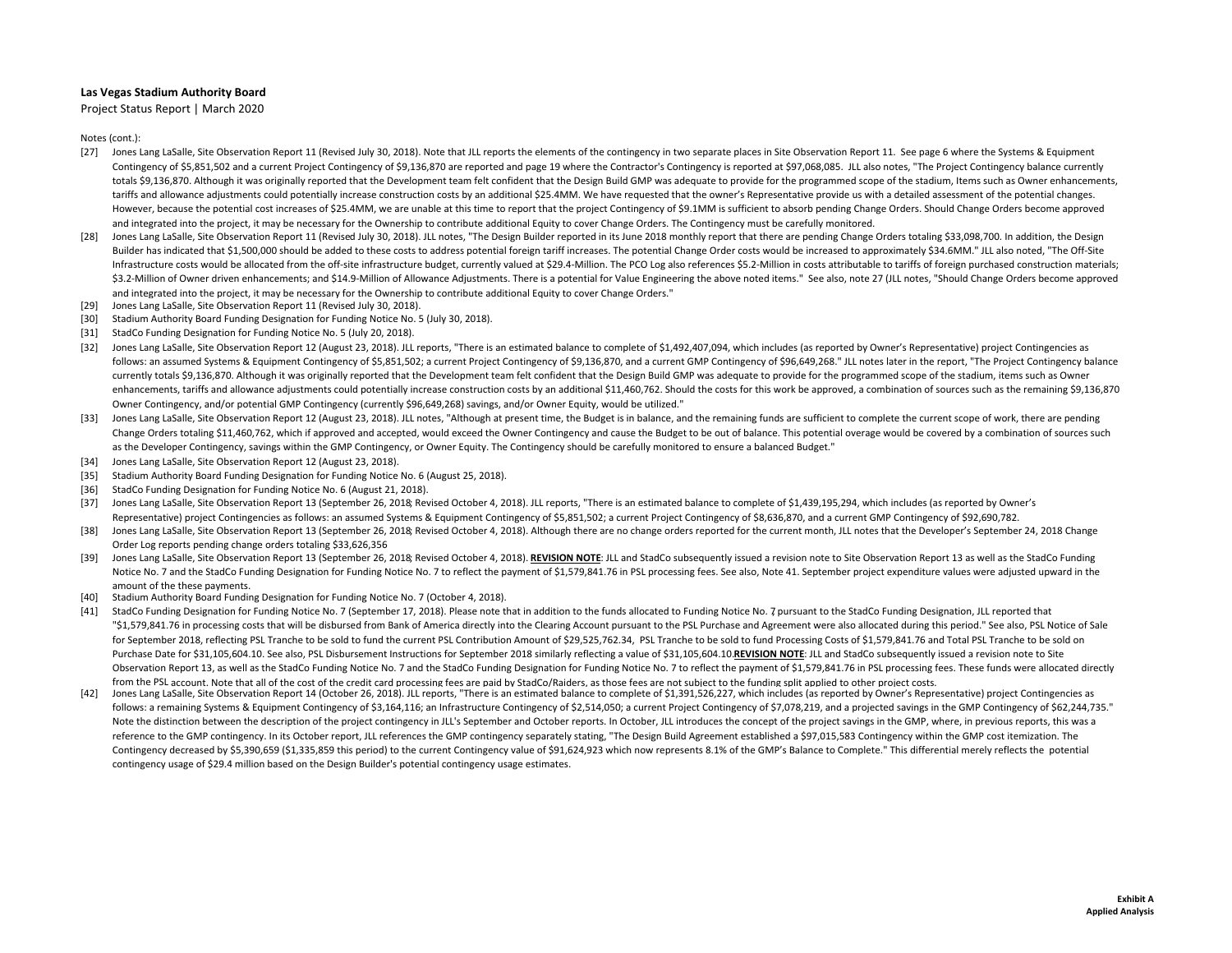Project Status Report | March 2020

- [43] Jones Lang LaSalle, Site Observation Report <sup>14</sup> (October 26, 2018). Change Order 3 totaling \$1,558,651 was submitted this period specific to "ETFE Provide all labor, equipment and materials to substitute modified ETFE cushion build up layers in lieu of previously specified ETFE layers." Note also that pending change orders that have been approved and will be incorporated into the GMP in future draws total \$11,159,609 and potential orders reported by the Design Builder total \$22,703,435.
- [44] Jones Lang LaSalle, Site Observation Report 14 (October 26, 2018).
- [45] Stadium Authority Board Funding Designation for Funding Notice No. 8 (October 30, 2018).
- [46] StadCo Funding Designation for Funding Notice No. 8 (October 22, 2018).
- [47] Jones Lang LaSalle, Site Observation Report <sup>15</sup> (November 26, 2018; Revised November 28, 2018). JLL reports, "The Design Build Agreement established <sup>a</sup> \$97,015,583 Contingency within the GMP cost itemization. The Contingency decreased by \$12,060,615 (\$6,669,955 this period) to the current Contingency value of \$84,954,968 which now represents 7.6% of the GMP's Balance to Complete" at page 21. The report then goes on to state the following at 23, (i) "The Development Contingency, originally established at \$9,136,870 was reduced by \$5,331,750 (\$3,273,009 this period) to the current \$3,805,120" and (ii) "Additional Contingencies contained within the line items, as reported by the Owner's Representative include a remaining Systems & Equipment Costs Contingency of \$3,164,116; and an Infrastructure Contingency of \$1,516,775." Please note that that JLL also states, "In addition to the above approved usage, the Design Builder is reflecting potential Contingency usage totaling \$21,445,931 and a potential remaining Contingency of \$63,509,037 if all pending options are approved." However, th remaining contingency reported in the November staff update reflects the actual contingency usage and not the potential contingency usage
- [48] Jones Lang LaSalle, Site Observation Report 15 (November 26, 2018; Revised November 28, 2018). Change Order 2 totaling \$9,068,016 was submitted this period and was specific to "Off-Site infrastructure on public ways surrounding the stadium site." Note also that pending change orders that have been approved and will be incorporated into the GMP in future draws total \$653,368. Potential change orders are reported at \$22,703,435
- [49] Jones Lang LaSalle, Site Observation Report 15 (November 26, 2018, Revised November 28, 2018).
- [50] Stadium Authority Board Funding Designation for Funding Notice No. 9 (November 30, 2018).
- [51] StadCo Funding Designation for Funding Notice No. 9 (November 15, 2018).
- [52] Jones Lang LaSalle, Site Observation Report 16 (December 26, 2018; Revised December 28, 2018). JLL reports, "The Design Build Agreement established a \$97,015,583 Contingency within the GMP cost itemization. The Contingency decreased by \$18,733,702 (\$6,673,087 this period) to the current Contingency value of \$78,281,880 which now represents approximately 7.5% of the GMP's Balance to Complete." at page 21. It then goes on to state the following at pages 23‐24, (i) "The Development Contingency, originally established at \$9,136,870 was reduced by \$6,289,666 (\$957,916 this period) to the current \$2,847,204"; (ii) "Additionally, the Owner's Representative indicated that there will be quarterly meetings to discuss releasing excess funds in the GMP Contingency, with the next meeting occurring in early February 2019. Currently the remaining GMP Contingency is noted as \$84,292, and the projected excess funds is estimated currently at \$33,380,866" and (iii) "Additional Contingencies contained within the Budget line items, as reported by the Owner's Representative include a remaining Systems &
- [53] Equipment Costs Contingency of \$3,164,116; and an Infrastructure Contingency of \$1,000,524." JLL also notes, " costs for Owner enhancements are not included in our tabulations and will be addressed at a later date. Jones Lang LaSalle, Site Observation Report 16 (December 26, 2018; Revised December 28, 2018). Change Orders <sup>4</sup> to 9 totaling \$598,984 were submitted this period. Change orders 10 and <sup>11</sup> totaling \$1,639,788 have been approved, and incorporated into the hard cost budget. Finally, Potential change orders totaled \$47,755,526 during this period
- [54] Jones Lang LaSalle, Site Observation Report 16 (December 26, 2018; Revised December 28, 2018).
- [55] Stadium Authority Board Funding Designation for Funding Notice No. 10 (December 26, 2018).
- [56] StadCo Funding Designation for Funding Notice No. 10 (December 15, 2018).
- [57] Jones Lang LaSalle, Site Observation Report <sup>17</sup> (January 23, 2019). JLL reports, "The Design Build Agreement established <sup>a</sup> \$97,015,583 Contingency within the GMP cost itemization. The Contingency decreased by \$18,661,700 (\$71,002 increase this period) to the current Contingency value of \$78,353,882 which now represents approximately 8% of the GMP's Balance to Complete." at page 22. Additional project contingences are noted as follows at page 6: "Systems & Equipment Contingency of \$3,164,116; an Infrastructure Contingency of \$1,000,524; a current Project Contingency of \$2,847,204, and a projected savings in the GMP Contingency of \$35,177,639." Please note that the \$35.2M contingency sourced to the projected cost savings has not been added to the reported project contingency as it is unclear at this time whether it is an actual or potential addition.
- [58] Jones Lang LaSalle, Site Observation Report 17 (January 23, 2019). Change Orders 10 and 11, previously approved, totaling \$1,639,788 were incorporated into the GMP this period. The Developer's January 15, 2019 Change Log reports potential change orders of \$47,755,526.
- [59] Jones Lang LaSalle, Site Observation Report 17 (January 23, 2019). See draw request summary table at page 6.
- [60] Stadium Authority Board Funding Designation for Funding Notice No. 11 (January 31, 2019).
- [61] StadCo Funding Designation for Funding Notice No. 11 (January 15, 2019).
- [62] Jones Lang LaSalle, Site Observation Report 18 (February 20, 2019; Revised February 26, 2019). JLL reports, "The Design Build Agreement established a \$97,015,583 Contingency within the GMP cost itemization. The Contin decreased by \$16,509,962 (\$2,151,738 increase this period) to the current Contingency value of \$80,505,620 which now represents approximately 8.7% of the GMP's Balance to Complete" at page 22. Additional project contingences are noted as follows at page 7: "Systems & Equipment Contingency of \$3,164,116; an Infrastructure Contingency of \$2,830,838; a current Project Contingency of \$2,847,204, and a projected savings in the GMP Contingency of \$35,829,760." Please note that the \$35.8M contingency sourced to the projected cost savings has not been added to the reported project contingency as it is unclear at this time whether it is an actual or pot
- [63] Jones Lang LaSalle, Site Observation Report 18 (February 20, 2019; Revised February 26, 2019). JLL reports, no new change orders were submitted this period at page 12. That said, JLL also reports potential change orde \$47,761,535 (\$6,009 for Change Order <sup>12</sup> and \$47,755,526 pending change orders).
- [64] Jones Lang LaSalle, Site Observation Report 18 (February 20, 2019; Revised February 26, 2019). See draw request summary table at page 6.
- [65] Stadium Authority Board Funding Designation for Funding Notice No. 12 (February 26, 2019).
- [66] StadCo Funding Designation for Funding Notice No. 12 (February 18, 2019).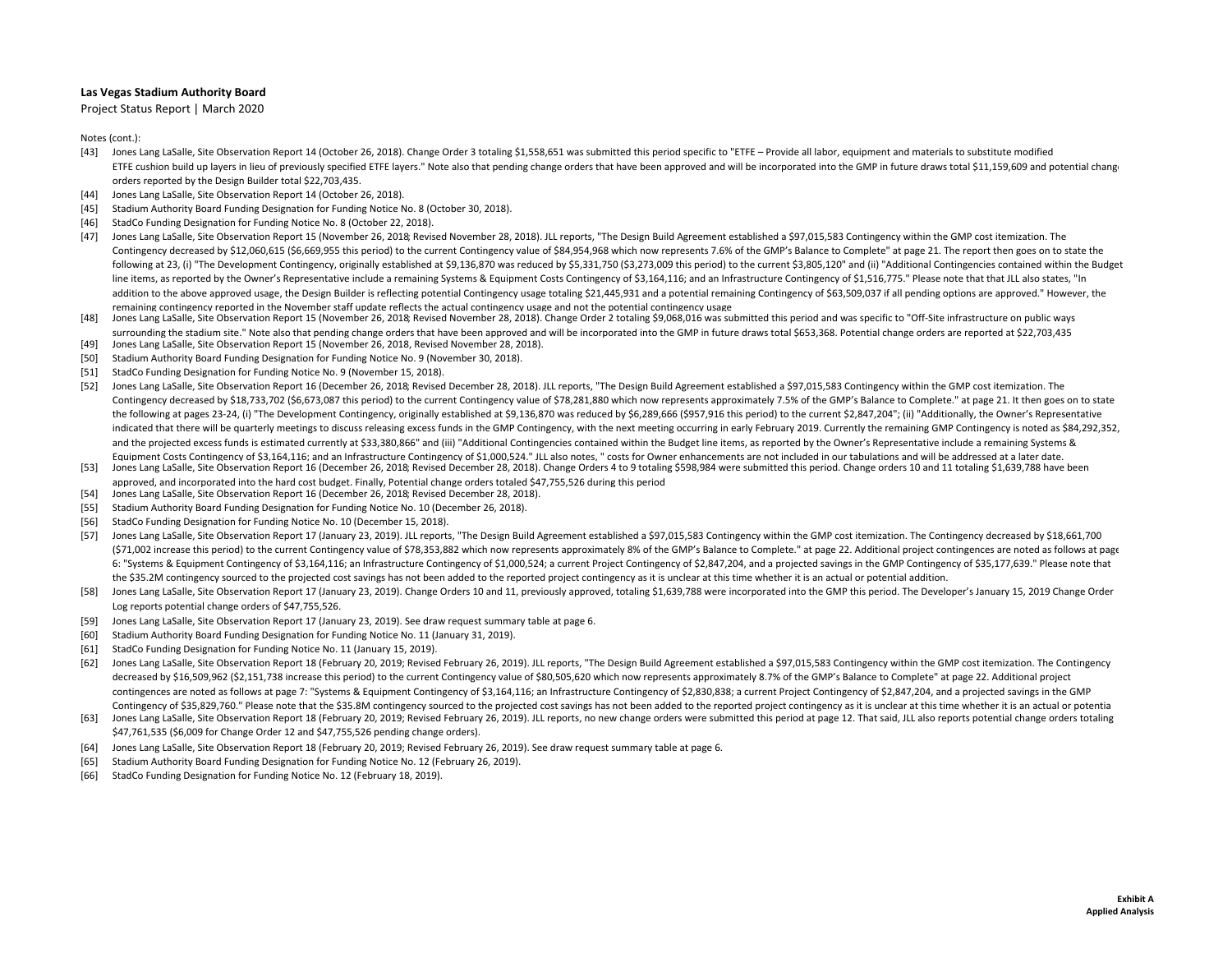Project Status Report | March 2020

- [67] Jones Lang LaSalle, Site Observation Report 19 (March 25, 2019). JLL reports, "The Design Build Agreement established <sup>a</sup> \$97,015,583 Contingency within the GMP cost itemization. The Contingency decreased by \$15,279,978 (\$1,229,984 increase this period) to the current Contingency value of \$81,735,605 which now represents approximately 9.5% of the GMP's Balance to Complete." JLL further reports, "The Development Contingency, originally established at \$9,136,870 has been reduced by \$8,848,213 (\$2,558,548 this period), to the current \$288,657." Additionally, JLL states, "Additional Contingencies contained within the Budget line items, as reported by the Ow Representative include a remaining Systems & Equipment Costs Contingency of \$3,164,116; and a remaining Infrastructure Contingency of \$331,029 (this period, although not reflected in the Infrastructure Budget, the Master Budget reflects the reallocation of \$2,499,809 due to Owner Representative -reported savings in the Ali Baba Sewer scope)."
- [68] Jones Lang LaSalle, Site Observation Report 19 (March 25, 2019). JLL reports change orders totaling \$6,009 submitted this period. JLL reported pending change orders (i.e., those that have been accepted and will be ref future draws) of \$6,785,547. They report potential change orders (i.e., those that remain under consideration) of \$35,559,026.
- [69] Jones Lang LaSalle, Site Observation Report 19 (March 25, 2019). See draw request summary table at page 7.
- [70] Stadium Authority Board Funding Designation for Funding Notice No. 13 (March 29, 2019).
- [71] StadCo Funding Designation for Funding Notice No. 13 (March 20, 2019).
- [72] Jones Lang LaSalle, Site Observation Report 20 (April 25, 2019). JLL reports, "The Design Build Agreement established <sup>a</sup> \$97,015,583 GMP Contingency within the GMP cost itemization. The GMP Contingency decreased by \$28,760,360 (\$13,480,382 decrease this period) to the current GMP Contingency value of \$68,255,223 which now represents approximately 8.2% of the GMP's Balance to Complete." JLL further reports, The Owner's Contingency, originally established at \$9,136,870 has been reduced by \$4,554,701 (\$4,293,512 increase this period), to the current \$4,582,169." Additionally, JLL states, "Additional Contingencies contained within the Budget line items, reported by the Owner's
- [73] Jones Lang LaSalle, Site Observation Report 20 (April 25, 2019). JLL reports change orders totaling \$\$767,581 submitted this period. JLL also reported pending change orders, which in the current report appears to incl pending and potential change orders, totaling \$63,883,334.
- [74] Jones Lang LaSalle, Site Observation Report 20 (April 25, 2019). See draw request summary table at page 6.
- [75] Stadium Authority Board Funding Designation for Funding Notice No. 14 (April 30, 2019).
- [76] StadCo Funding Designation for Funding Notice No. 14 (April 17, 2019).
- [77] Jones Lang LaSalle, Site Observation Report <sup>21</sup> (May 22, 2019). JLL reports, "The Design Build Agreement established <sup>a</sup> \$97,015,583 GMP Contingency within the GMP cost itemization. The GMP Contingency decreased by \$48,905,857 (\$20,145,497 decrease this period) to the current GMP Contingency value of \$48,109,724 which now represents approximately 6.5% of the GMP's Balance to Complete." JLL also notes FF&E contingency of \$3,164,116 a remaining infrastructure contingency of \$260,270 and <sup>a</sup> current owner's contingency of \$3,094,243.
- [78] Jones Lang LaSalle, Site Observation Report 21 (May 22, 2019). JLL reports no change orders issued during the period. JLL also included an estimate for potential change orders, which appears to include both pending an change orders, totaling \$59,652,249.
- [79] Jones Lang LaSalle, Site Observation Report 21 (May 22, 2019). See draw request summary table at page 6.REVISION NOTE: Note also that on February 13, 2018 StadCo processed Draw No. 8 (pre stadium bonds) totaling \$10,588,275.19. Within this Draw were fees associated for expediting the review of Permit Package #2 Foundations and Deep Utilities. The amount of those fees totaled \$216,332.16 and were paid by the Raiders. The costs were posted to the Stadium budget under Budget Line 801 Building Permit Fees. Similarly, on April 13, 2018, StadCo processed Funding Notice No. 2 (post stadium bonds) totaling \$16,150,752.39. Within this draw were fees associat for expediting the review of Permit Package #3a Structural Frame – Concrete (also noted as Foundational Walls). The amount of those fees totaled \$394,719.36. Since this transaction was governed by the Construction Funds Tr Agreement and the Stadium Disbursing Agreement, the payment allocation was split between the NFL G-4 Facility Subaccount (~55.49%) at \$219,018.90 and the Clark County Stadium Authority Subaccount (~44.51%) at \$175,700.46. These costs were also posted to the stadium budget under Budget Line 801 Building Permit Fees. In December 2018, an ordinance was passed reducing the plan review fees for projects valued between \$50M and \$100M to three times the normal building plan review fee, and projects valued over \$100M to two times the normal building plan review fee. The ordinance was back dated to January 1, 2018, resulting in a partial refund of p express review fees from projects meeting the new requirements. Clark County calculated the StadCo refund as follows: BD18-10708 - Las Vegas Stadium - Package 3a Foundation Walls (also noted as Structural Frame -Concrete) \$394,719.36; BD18‐01222 – Las Vegas Stadium – Foundation ‐ \$216,332.16. These refunds totaled \$611,051.52 and <sup>a</sup> refund payment (check #1621882) was issued by Clark County on April 10, 2019 payable to LV Stadium Events Company, LLC. Subsequently, and after Funding Notice No. 15 was issued and disbursed, StadCo processed an addendum to reconcile these credits to the sources with checks issued and payable to US Bank Operations Center (StadCo Credit Facility Subaccount \$216,332.16 on check #1054, NFL G‐<sup>4</sup> Facility Subaccount \$219,018.90 on check #1052, Stadium Authority Subaccount \$175,700.46 on check #1053). These checks were dated April 25, 2019 and were received and deposited into the appropriate accounts by US Bank. Credit entries were made on the Draw 21 Addendum back into the StadCo Stadium Budget Line 801. Revisions were also made to the draw amount reported in May to reflect the net amount after the aforementioned credit was processed. There was also a second credit made during this period. On May 6, 2019 StadCo received an invoice from Parking and Transportation Group totaling \$20,000.00 via email addressed to the Stadium Invoice receiving account LVStadium.Invoices@caaicon.com. StadCo included this invoice in Draw <sup>21</sup> (Funding Notice 15), and when the Disbursing Agent attempted to make the payment on May 31, 2019, Mr. Patrick Garvey of Parking and Transportation Group notified the Disbursing Agent that the invoice had already been paid. The funds were therefor returned to US Bank who notified StadCo and the Authority on June 6, 2019 that the funds were deposited as follows: \$20,000 <sup>x</sup> 55.48724% ‐ \$11,097.45 to the G‐<sup>4</sup> Facility Subaccount and \$20,000 <sup>x</sup> 44.51375% ‐ \$8,902.55 to the Stadium Authority Bond Proceeds Subaccount. Concurrently, in the Draw <sup>21</sup> Addendum, <sup>a</sup> credit was processed to the Stadium Budget Line 490 Other Design Related Consultants totaling \$20,000.00.
- [80] Stadium Authority Board Funding Designation for Funding Notice No. 15 (May 24, 2019). REVISION NOTE: Please see revision note in Note #79. Adjustment reflects credit of \$175,700.46 and \$8,902.55 deposited in the Stadi Authority Subaccounts. +B85:U87B82:U87B80:U87B96B86:U87B77:U87
- [81] StadCo Funding Designation for Funding Notice No. 15 (May 20, 2019). REVISION NOTE: Please see revision note in Note #79. Adjustment reflects a credit to StadCo Credit Facility Subaccount in the amount of \$216,332.16 and a credits to the NFL G‐<sup>4</sup> Facility Subaccount in the amounts of \$219,018.90 and \$11,097.45.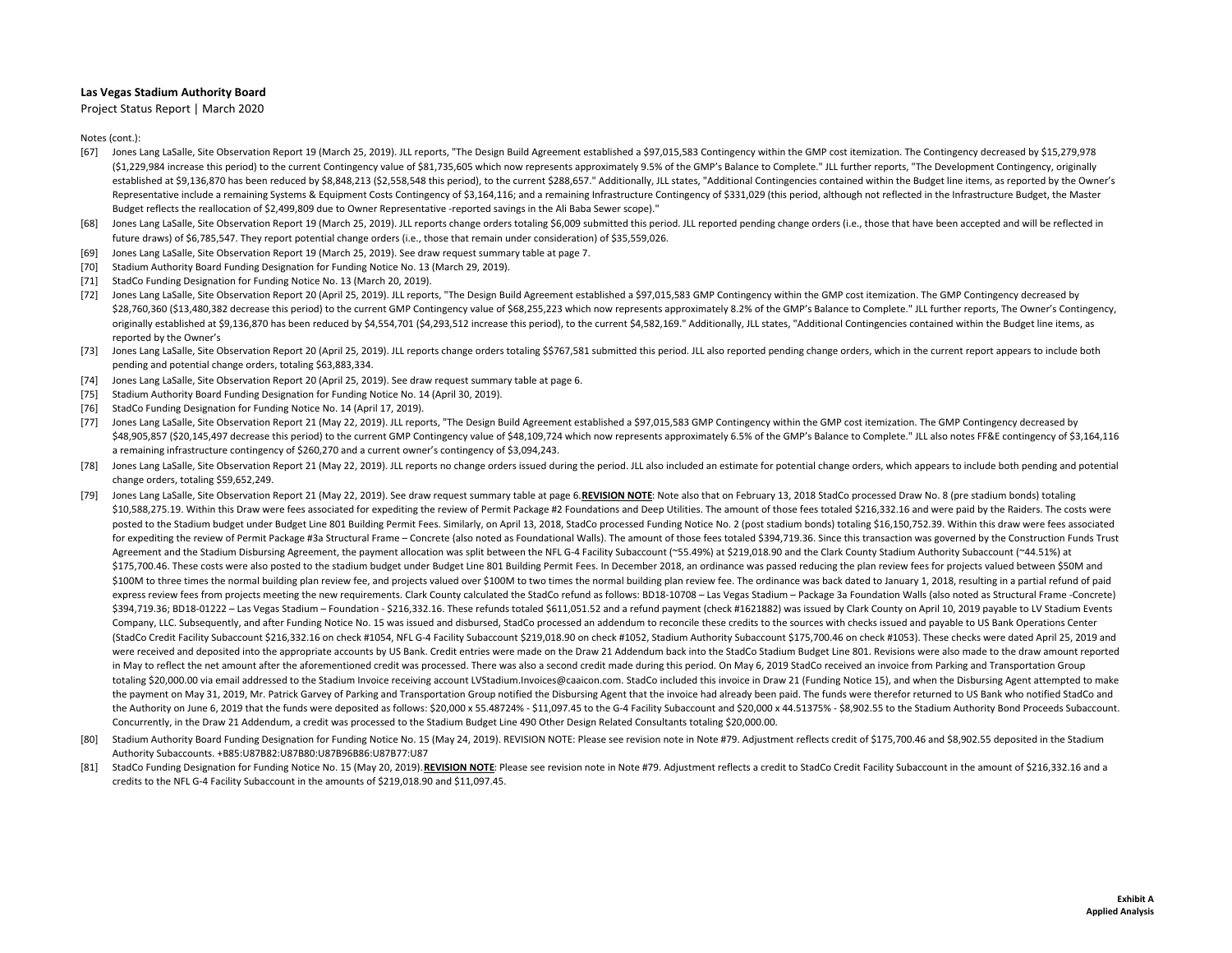Project Status Report | March 2020

- [82] Jones Lang LaSalle, Site Observation Report 22 (June 25, 2019; Revised July 1, 2019). JLL reports, "The Design Build Agreement established a \$97,015,583 GMP Contingency within the GMP cost itemization. The GMP Conting decreased by \$48,325,529 (\$7,110,574 decrease this period) to the current GMP Contingency value of \$41,795,283 which now represents approximately 5.7% of the GMP's Balance to Complete." JLL also notes a reported/remaining FF&E contingency of \$3,164,116, <sup>a</sup> remaining infrastructure contingency of \$260,270 and <sup>a</sup> current owner's contingency of \$2,175,443.
- [83] Jones Lang LaSalle, Site Observation Report 22 (June 25, 2019; Revised July 1, 2019). JLL reports change orders totaling \$25,443,308 submitted this period. The most significant of these change orders were \$11,757,984 for t allowance reconciliation for the signature tower design‐build scope including mock ups and \$7,447,675 for acceptance and addition of the south 100 and 200 level suites from the GMP alternatives list. JLL reported pending/potential change orders of \$36,529,676. JLL notes further that, "For the purpose of estimating Potential Change Orders, and after excluding Rejected Change Orders, and Change Orders to be funded through Budget line item transfers, and adding <sup>a</sup> 10% surcharge, we now are projecting the cost of Potential Change Orders at approximately \$40‐M."
- [84] Jones Lang LaSalle, Site Observation Report 22 (June 25, 2019; Revised July 1, 2019). See draw request summary table at page 6.
- [85] Stadium Authority Board Funding Designation for Funding Notice No. 16 (July 1, 2019).
- [86] StadCo Funding Designation for Funding Notice No. 16 (June 14, 2019).
- [87] Las Vegas Stadium Authority Board Approved a \$40,000,000 increase in the project budget on July 18, 2019. Budget increase included several project enhancements, including additional suites and additions to the north e
- [88] Jones Lang LaSalle, Site Observation Report 23 (July 22, 2019; Revised July 26, 2019). JLL reports, "The Design Build Agreement established <sup>a</sup> \$97,015,583 GMP Contingency within the GMP cost itemization. The GMP Contingency decreased by \$58,483,179 (\$10,157,650 decrease this period) to the current GMP Contingency value of \$38,532,403 which now represents approximately 5.9% of the GMP's Balance to Complete." JLL also notes <sup>a</sup> reported/remaining FF&E contingency of \$3,164,116, <sup>a</sup> remaining infrastructure contingency of \$260,270 and <sup>a</sup> current owner's contingency of \$10,608,888.
- [89] Jones Lang LaSalle, Site Observation Report 23 (July 22, 2019; Revised July 26, 2019). JLL reports change orders totaling \$10,189,098 submitted this period. The most significant of these change orders were \$4.5 millio voltage adjustment, \$2.8 million for <sup>a</sup> retractable seating allowance and \$2.4 million for tariff impacts.
- [90] Jones Lang LaSalle, Site Observation Report 23 (July 22, 2019; Revised July 26, 2019). See draw request summary table at page 6. REVISION NOTE: On July 31, 2019, ICON received correspondence from Steve DeGroote, VP of Operations for Mortenson-McCarthy Las Vegas Stadium, a Joint Venture ("MMJV"), stating that MMJV reassessed Merrill Iron & Steel, Inc. requested payment for June 2019 and MMJV intended to withhold a portion of Merrill's requested payment. The amount of the reassessment reduced the payment to Merrill by \$5,779,253.22. On August 13, 2019, ICON prepared an addendum to Draw No. 23, Funding Notice No. 17 which reduced Draw No. 23 by the Credited Funds of \$5,779,253.22 to <sup>a</sup> new Draw No. 23 total of \$61,136,023.78 (the "Addendum"). ICON prepared the Addendum with the understanding that MMJV would return the Credited Funds to Chicago Title—the Disbursing Agent. Chicago Title would then return the Credited Funds to US Bank and US Bank would deposit the Credited Funds back into the appropriate source accounts. On August 22, 2019, Jason David with U.S. Bank confirmed that \$5,779,253.22 was returned to the Clark County Stadium Authority Bond Proceeds Subaccount (\$2,572,504.78) and the NFL G‐<sup>4</sup> Facility Subaccount (\$3,206,748.44)
- [91] Stadium Authority Board Funding Designation for Funding Notice No. 17 (July 29, 2019). REVISION NOTE: On July 31, 2019, ICON received correspondence from Steve DeGroote, VP of Operations for Mortenson‐McCarthy Las Vegas Stadium, a Joint Venture ("MMJV"), stating that MMJV reassessed Merrill Iron & Steel, Inc. requested payment for June 2019 and MMJV intended to withhold a portion of Merrill's requested payment. The amount of the reassessment reduced the payment to Merrill by \$5,779,253.22. On August 13, 2019, ICON prepared an addendum to Draw No. 23, Funding Notice No. 17 which reduced Draw No. 23 by the Credited Funds of \$5,779,253.22 to a new Draw No. 23 total of \$61,136,023.78 (the "Addendum"). ICON prepared the Addendum with the understanding that MMJV would return the Credited Funds to Chicago Title—the Disbursing Agent. Chicago Title would then return the Credited Funds to US Bank and US Bank would deposit the Credited Funds back into the appropriate source accounts. On August 22, 2019, Jason David with U.S. Bank confirmed that \$5,779,253.22 was returned to the Clark County Stadium Authority Bond Proceeds Subaccount (\$2,572,504.78) and the NFL G‐<sup>4</sup> Facility Subaccount (\$3,206,748.44).
- [92] StadCo Funding Designation for Funding Notice No. 17 (July 15, 2019). REVISION NOTE: On July 31, 2019, ICON received correspondence from Steve DeGroote, VP of Operations for Mortenson‐McCarthy Las Vegas Stadium, <sup>a</sup> Joint Venture ("MMJV"), stating that MMJV reassessed Merrill Iron & Steel, Inc. requested payment for June 2019 and MMJV intended to withhold <sup>a</sup> portion of Merrill's requested payment. The amount of the reassessment reduced the payment to Merrill by \$5,779,253.22. On August 13, 2019, ICON prepared an addendum to Draw No. 23, Funding Notice No. 17 which reduced Draw No. 23 by the Credited Funds of \$5,779,253.22 to a new Draw No. 23 total of \$61,136,023.78 (the "Addendum"). ICON prepared the Addendum with the understanding that MMJV would return the Credited Funds to Chicago Title—the Disbursing Agent. Chicago Title would then return the Credited Funds to US Bank and US Bank would deposit the Credited Funds back into the appropriate source accounts. On August 22, 2019, Jason David with U.S. Bank confirmed that \$5,779,253.22 was returned to the Clark County Stadium Authority Bond Proceeds Subaccount (\$2,572,504.78) and the NFL G‐<sup>4</sup> Facility Subaccount (\$3,206,748.44).
- [93] Jones Lang LaSalle, Site Observation Report 24 (August 23, 2019; Revised August 28, 2019). JLL reports, "The Design Build Agreement established a \$97,015,583 GMP Contingency within the GMP cost itemization. The GMP Contingency decreased by \$74,800,461 (\$16,317,281 decrease this period) to the current GMP Contingency value of \$22,215,122 which now represents approximately 3.4% of the GMP's Balance to Complete." JLL also notes <sup>a</sup> reported/remaining FF&E contingency of \$3,164,116, <sup>a</sup> remaining infrastructure contingency of \$189,134 and <sup>a</sup> current owner's contingency of \$5,478,932.
- [94] Jones Lang LaSalle, Site Observation Report 24 (August 23, 2019; Revised August 28, 2019). JLL reports change orders totaling \$4,312,191 submitted this period. The lion's share of new change order cost was attributabl changes, which cost approximately \$3.6 million.
- [95] Jones Lang LaSalle, Site Observation Report 24 (August 23, 2019; Revised August 28, 2019). See draw request summary table at page 7.
- [96] Stadium Authority Board Funding Designation for Funding Notice No. 18 (August 29, 2019).
- [97] StadCo Funding Designation for Funding Notice No. 18 (August 22, 2019).
- [98] Jones Lang LaSalle, Site Observation Report 25 (September 25, 2019; Revised September 30, 2019). JLL reports, "The Design Build Agreement established <sup>a</sup> \$97,015,583 GMP Contingency within the GMP cost itemization. The GMP Contingency decreased by \$84,597,588 (\$9,797,127 decrease this period) to the current GMP Contingency value of \$12,417,995 which now represents approximately 2.2% of the GMP's Balance to Complete." JLL also notes <sup>a</sup> reported/remaining FF&E contingency of \$3,164,116, <sup>a</sup> remaining infrastructure contingency of \$196,805 and <sup>a</sup> current owner's contingency of \$4,654,706.
- [99] Jones Lang LaSalle, Site Observation Report 25 (September 25, 2019; Revised September 30, 2019). JLL reports change orders totaling \$9,654,085 submitted this period. Pending change orders totaled \$3,434,456 and potent change orders totaled \$7,839,967.
- [100] Jones Lang LaSalle, Site Observation Report 25 (September 25, 2019; Revised September 30, 2019). See draw request summary table at page 7.
- [101] Stadium Authority Board Funding Designation for Funding Notice No. 19 (October 1, 2019).
- [102] StadCo Funding Designation for Funding Notice No. 19 (September 16, 2019).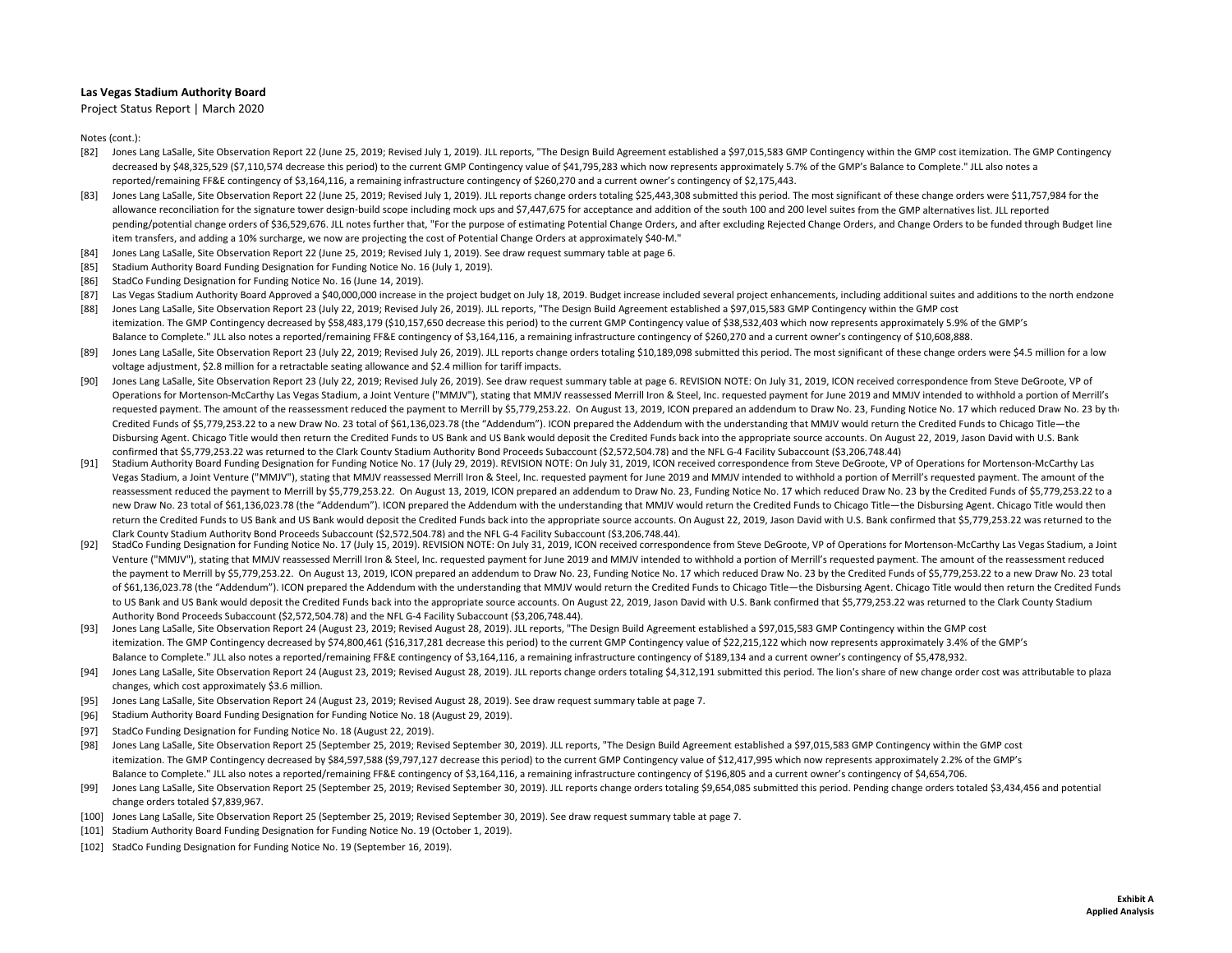Project Status Report | March 2020

[103] Las Vegas Stadium Authority Board Approved a \$90,000,000 increase in the project budget on September 16, 2019. Project enhancements covered by the budget increase included: (i) furniture, fixtures, and equipment upgr and additions; (ii) technology agreements and upgrades; (iii) buildout of selected unassigned spaces; (iv) enhanced art and decor program; (v) food service enhancements; and (vi) additional project contingency.

- [104] Jones Lang LaSalle, Site Observation Report 26 (October 23, 2019; Revised October 29, 2019). Note that the contingency is currently somewhat overstated as roughly \$70 million in project enhancements are being held on contingency line item pending project cost refinements. When these refinements are completed, cost items will be transferred from the contingency to the appropriate budget line item
- [105] Jones Lang LaSalle, Site Observation Report 26 (October 23, 2019; Revised October 29, 2019). JLL reports change orders totaling \$12,167,499 submitted this period. Pending and potential change orders totaled \$2,218,279.
- [106] Jones Lang LaSalle, Site Observation Report 26 (October 23, 2019; Revised October 29, 2019). See draw request summary table at page 6.
- [107] Stadium Authority Board Funding Designation for Funding Notice No. 20 (October 31, 2019).
- [108] StadCo Funding Designation for Funding Notice No. 20 (October 18, 2019).
- [109] Jones Lang LaSalle, Site Observation Report 27 (November 23, 2019; Revised December 2, 2019). Note that the contingency is currently somewhat overstated as roughly \$50 million in project enhancements are being held o contingency line item pending project cost refinements. When these refinements are completed, cost items will be transferred from the contingency to the appropriate budget line item
- [110] Jones Lang LaSalle, Site Observation Report 27 (November 23, 2019; Revised December 2, 2019). JLL reports change orders totaling \$6,961,285 submitted this period. Pending and potential change orders totaled \$4,247,31
- [111] Jones Lang LaSalle, Site Observation Report 27 (November 23, 2019; Revised December 2, 2019). See draw request summary table at page 6.
- [112] Stadium Authority Board Funding Designation for Funding Notice No. 21 (December 3, 2019).
- [113] StadCo Funding Designation for Funding Notice No. 21 (November 15, 2019).
- [114] Jones Lang LaSalle, Site Observation Report 28 (December 23, 2019; Revised December 27, 2019). Note that the contingency is currently somewhat overstated as roughly \$49.3 million in project enhancements are being hel the contingency line item pending project cost refinements. When these refinements are completed, cost items will be transferred from the contingency to the appropriate budget line item.
- [115] Jones Lang LaSalle, Site Observation Report 28 (December 23, 2019; Revised December 27, 2019). JLL reports change orders totaling \$95,521 submitted this period. Pending and potential change orders totaled \$10,979,466
- [116] Jones Lang LaSalle, Site Observation Report 28 (December 23, 2019; Revised December 27, 2019). See draw request summary table at page 6.
- [117] Stadium Authority Board Funding Designation for Funding Notice No. 22 (December 27, 2019).
- [118] StadCo Funding Designation for Funding Notice No. 22 (January 17, 2020).
- [119] Jones Lang LaSalle, Site Observation Report 29 (January 27, 2020). Note that the contingency is currently somewhat overstated as roughly \$37.4 million in project enhancements are being held on the contingency line it project cost refinements. When these refinements are completed, cost items will be transferred from the contingency to the appropriate budget line item.
- [120] Jones Lang LaSalle, Site Observation Report 29 (January 27, 2020). JLL reports change orders totaling \$11,359,172 submitted this period. Pending and potential change orders totaled \$8,585,414.
- [121] Jones Lang LaSalle, Site Observation Report 29 (January 27, 2020). See draw request summary table at page 7.
- [122] Stadium Authority Board Funding Designation for Funding Notice No. 23 (February 4, 2020).
- [123] StadCo Funding Designation for Funding Notice No. 23 (February 20, 2020).
- [124] Funding Notice No. 24 includes \$1,768,409 in costs incurred for third-party stadium activations will be paid for solely by LV Stadium Events Company, LLC. Such increases to the project budget were conditionally appro Stadium Authority Board on September 16, 2019. LV Stadium Events Company, LLC was required to make an irrevocable cash deposit in that amount into <sup>a</sup> Third Party Activation Trust Account created and administered as <sup>a</sup> Subaccount to the StadCo Contribution Trust Account pursuant to Section 3.1(c) of the Construction Funds Trust Agreement and in accordance with Section 36(1)(e) of Senate Bill 1 (2016 Special Session of the Nevada State Legislature). The Authority's designation of funds was conditioned on U.S. Bank's confirmation that LV Stadium Events Company, LLC has deposited the required funds in the Third Party Activation Trust Account described abov and designated such funds for payment of the costs incurred in connection with the third‐party stadium activations.
- [125] Jones Lang LaSalle, Site Observation Report 30 (February 26, 2020, Revised March 10, 2020). Note the substantial decrease in the amount of the contingency is attributable to the allocation of excess funds that were p being held in this line item pending allocation. See, e.g., Notes 119, 114 and 104.
- [126] Jones Lang LaSalle, Site Observation Report 30 (February 26, 2020, Revised March 10, 2020). JLL reports pending and potential change orders totaling \$12,307,202 during the period.
- [127] Jones Lang LaSalle, Site Observation Report 30 (February 26, 2020, Revised March 10, 2020). See draw request summary table at page 8.
- [128] Stadium Authority Board Funding Designation for Funding Notice No. 24 (March 11, 2020). Note that Funding Notice No. 24 includes \$1,768,409 in costs incurred for third-party stadium activations will be paid for solel Stadium Events Company, LLC. Such increases to the project budget were conditionally approved by the Stadium Authority Board on September 16, 2019. LV Stadium Events Company, LLC was required to make an irrevocable cash deposit in that amount into a Third Party Activation Trust Account created and administered as a Subaccount to the StadCo Contribution Trust Account pursuant to Section 3.1(c) of the Construction Funds Trust Agreement and accordance with Section 36(1)(e) of Senate Bill 1 (2016 Special Session of the Nevada State Legislature). The Authority's designation of funds was conditioned on U.S. Bank's confirmation that LV Stadium Events Company, LLC deposited the required funds in the Third Party Activation Trust Account described above and designated such funds for payment of the costs incurred in connection with the third‐party stadium activations.
- [129] StadCo Funding Designation for Funding Notice No. 24 (March 11, 2020). Note that Funding Notice No. 24 includes \$1,768,409 in costs incurred for third-party stadium activations will be paid for solely by LV Stadium E Company, LLC. Such increases to the project budget were conditionally approved by the Stadium Authority Board on September 16, 2019. LV Stadium Events Company, LLC was required to make an irrevocable cash deposit in that amount into a Third Party Activation Trust Account created and administered as a Subaccount to the StadCo Contribution Trust Account pursuant to Section 3.1(c) of the Construction Funds Trust Agreement and in accordance with Section 36(1)(e) of Senate Bill 1 (2016 Special Session of the Nevada State Legislature). The Authority's designation of funds was conditioned on U.S. Bank's confirmation that LV Stadium Events Company, LLC has deposi the required funds in the Third Party Activation Trust Account described above and designated such funds for payment of the costs incurred in connection with the third‐party stadium activations
- [130] Jones Lang LaSalle, Site Observation Report 31 (March 27, 2020, Revised March 31, 2020).
- [131] Jones Lang LaSalle, Site Observation Report 31 (March 27, 2020, Revised March 31, 2020). JLL notes that the Builder's Developer's March 2, 2020 Pending Change Order Log reflects pending and potential change orders to \$6,268,525. JLL also notes that most of these costs would be covered by the third‐party sources as they relate to third‐party (e.g, sponsorship) activations.
- [132] Site Observation Report 31 (March 27, 2020, Revised March 31, 2020). See draw request summary table at page 7.